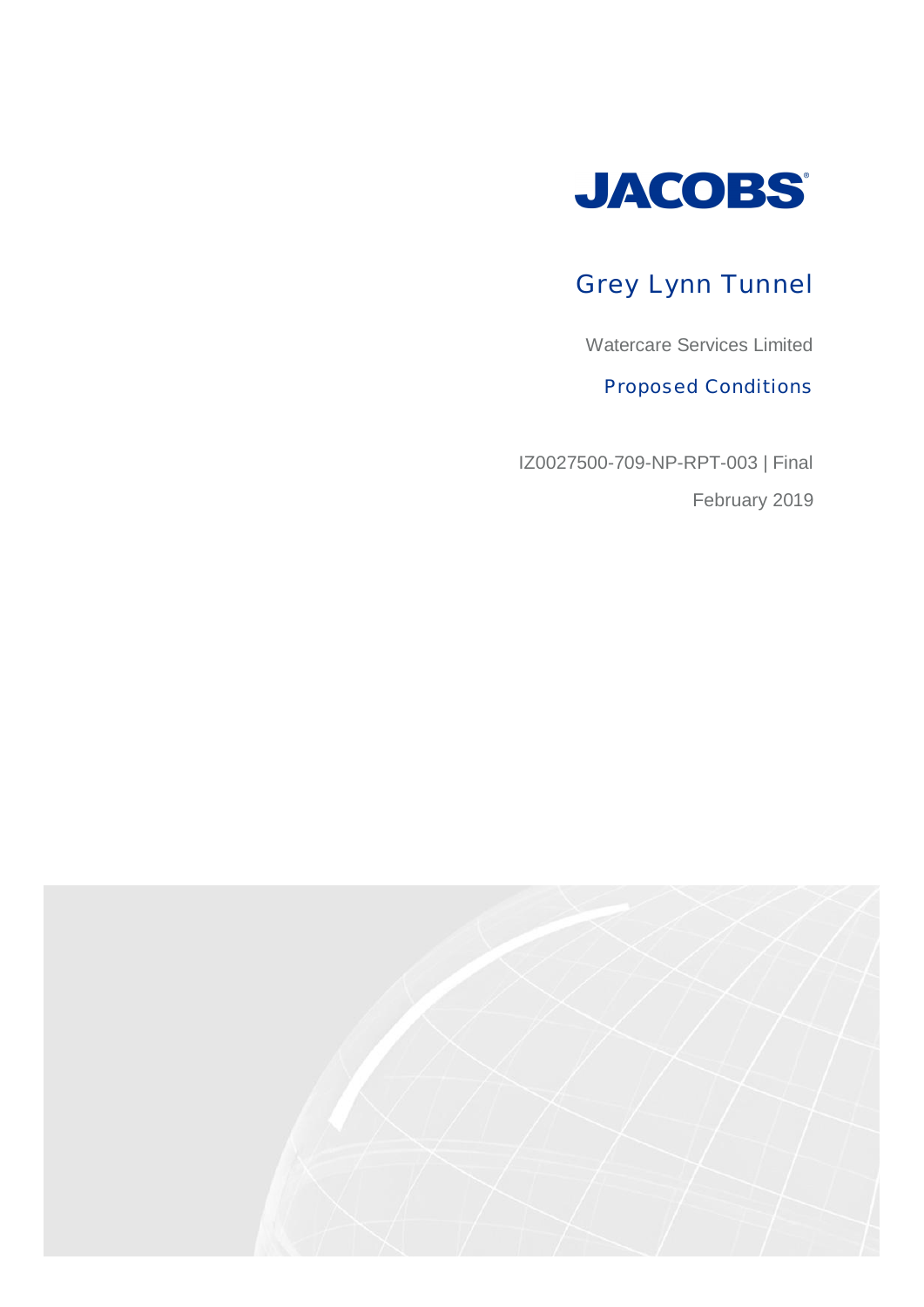

# **Grey Lynn Tunnel**

| Project No:         | IZ027500                   |
|---------------------|----------------------------|
| Document Title:     | <b>Proposed Conditions</b> |
| Document No.:       | IZ027500-709-NP-RPT-003    |
| Revision:           | Final                      |
| Date:               | February 2019              |
| <b>Client Name:</b> | Watercare Services L       |
| Project Manager:    | Nigel Kay                  |
| Author:             | Amber Tsang                |

Jacobs New Zealand Limited

Carlaw Park 12-16 Nicholls Lane, Parnell Auckland 1010 PO Box 9806, Newmarket Auckland 1149 New Zealand T +64 9 928 5500 F +64 9 928 5501 www.jacobs.com

© Copyright 2019 Jacobs New Zealand Limited. The concepts and information contained in this document are the property of Jacobs. Use or copying of this document in whole or in part without the written permission of Jacobs constitutes an infringement of copyright.

Limitation: This document has been prepared on behalf of, and for the exclusive use of Jacobs' client, and is subject to, and issued in accordance with, the provisions of the contract between Jacobs and the client. Jacobs accepts no liability or responsibility whatsoever for, or in respect of, any use of, or reliance upon, this document by any third party.

## **Document history and status**

| <b>Revision</b> | <b>Date</b> | <b>Description</b>        | <b>By</b> | <b>Review</b> | Approved |
|-----------------|-------------|---------------------------|-----------|---------------|----------|
|                 | 20/02/2019  | Draft Issued to Watercare | A Tsang   | T Hegarty     | N Kay    |
| ∠               | 26/02/2019  | Final for Lodgement       | A Tsang   | T Hegarty     | N Kav    |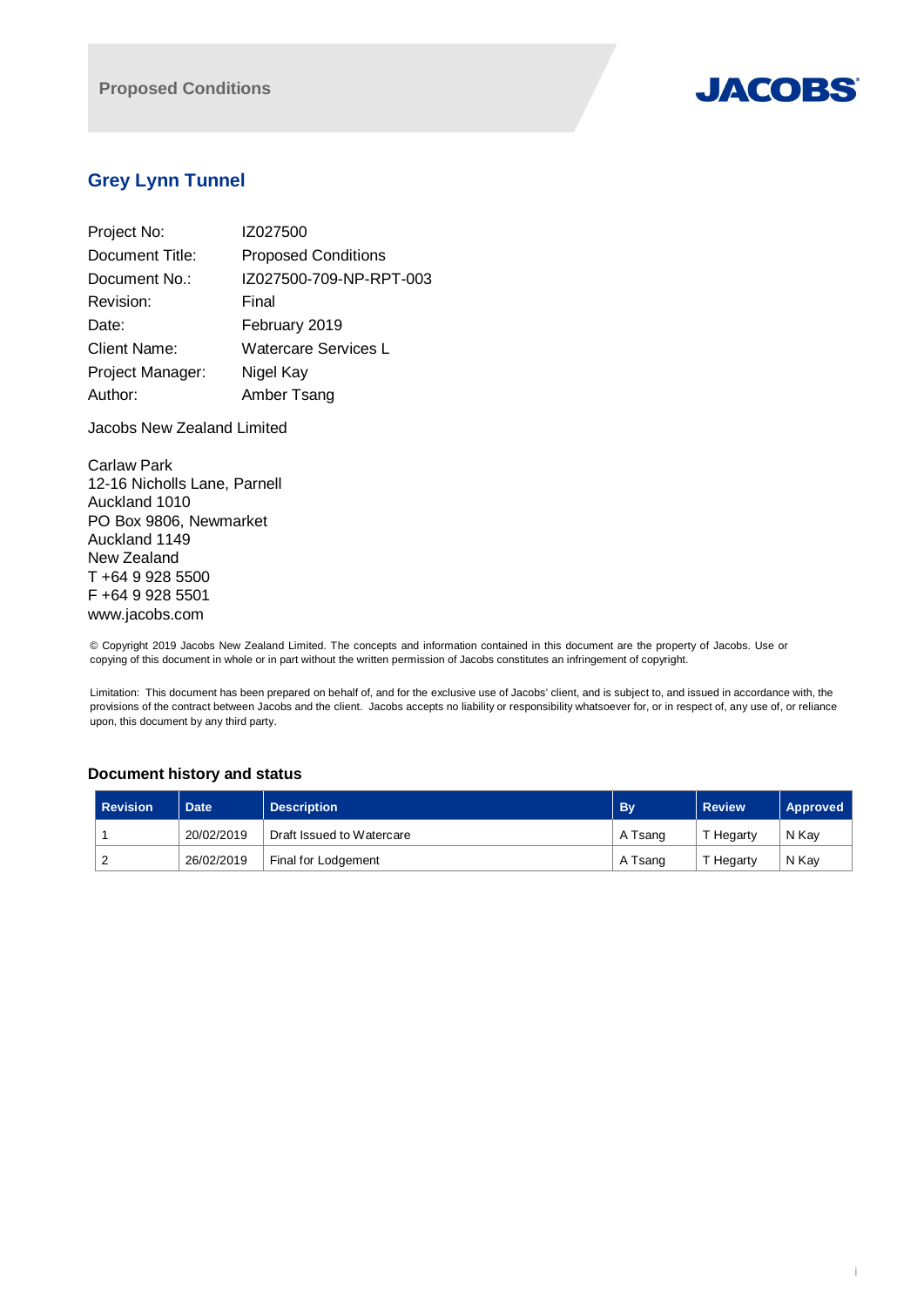

## **Notice of Requirement Conditions**

## **1. General conditions**

- 1.1 Except as modified by the conditions below and subject to final design, the works shall be undertaken in general accordance with the information provided by the Requiring Authority in the Notice of Requirement dated February 2019, and supporting documents being:
	- a) Assessment of Effects on the Environment, titled "Grey Lynn Tunnel Notice of Requirement, Resource Consent Application and Assessment of Environmental Effects" prepared by Jacobs, dated February 2019.
	- b) Drawings as detailed below:
	- c) Technical Reports as detailed below:
		- Ecological Assessment, prepared by Bioresearches Group Ltd, dated
		- Archaeological and Historic Heritage Assessment, prepared by Clough & Associates Ltd, dated
		- Traffic Impact Assessment, prepared by Commute, dated
		- Noise Assessment, prepared by Marshall Day Acoustics, dated
		- Vibration Assessment, prepared by McMillen Jacobs Associates, dated
		- Groundwater Assessment, prepared by Williamson Water & Land Advisory, dated
		- Settlement Assessment, prepared by McMillen Jacobs Associates, dated
		- Air Quality Assessment, prepared by AECOM, dated
		- Contamination Report, prepared by AECOM, dated
		- Visual Impact and Landscape Assessment, prepared by Boffa Miskell Ltd, dated
		- Arborist Report, prepared by Greenscene NZ, dated
- 1.2 As soon as practicable following completion of commissioning of the Project, the Requiring Authority shall, in consultation with the Council:
	- a) review the extent of the area designated for the Project;
	- b) identify any areas of designated land that are no longer necessary for the ongoing operation, maintenance, renewal and protection of the Project and associated structures and activities;
	- c) identify any areas of the designation within road reserve that are no longer necessary as the completed infrastructure is otherwise provided for and adequately protected by provisions of the Local Government (Auckland Council) Act 2009 and Utilities Access Act 2010;
	- d) give notice to the Council in accordance with Section 182 of the RMA for the removal of those parts of the designation identified in (b) and (c) above, which are not required for the long term operation and maintenance of the Project; and
	- e) provide as-built plans to the Council's Team Leader, Compliance and Monitoring, Resource Consents.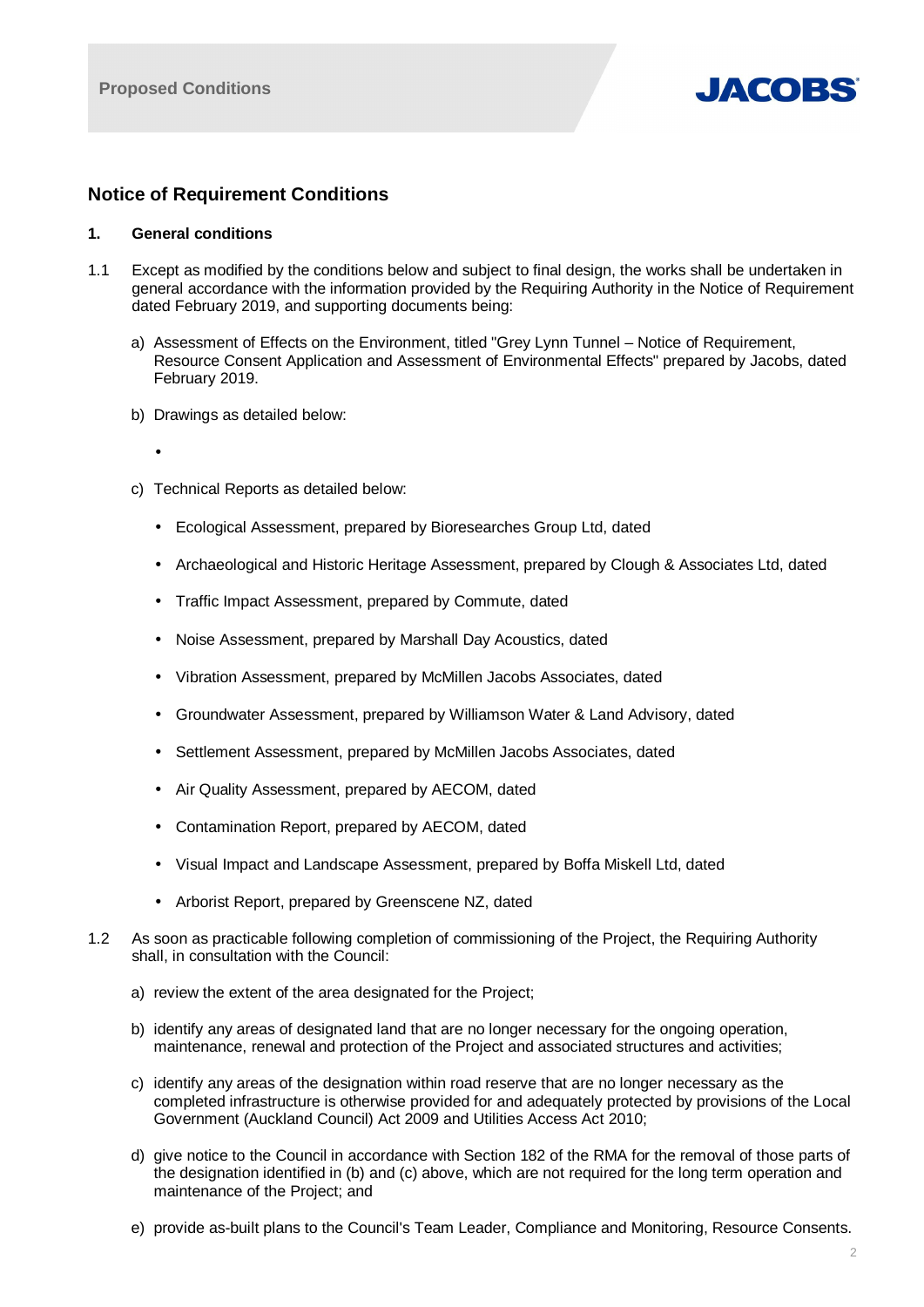

- 1.3 A liaison person shall be appointed by the Requiring Authority for the duration of the construction phase of the Project to be the main and readily accessible point of contact for persons affected by the designation and construction work. The liaison person's name and contact details shall be advised to affected parties by the Requiring Authority. This person must be reasonably available for on-going consultation on all matters of concern to affected persons arising from the Project. If a liaison person will not be available for any reason, an alternative contact person shall be nominated to ensure that a Project contact person is available by telephone 24 hours per day seven days per week during the construction phase.
- 1.4 The designation shall lapse on the expiry of a period of 10 years after the date on which the last of any appeals on all consents and notices of requirement associated with the Project is withdrawn or determined, or, if no appeals are lodged, the date on which the notices of requirement are included in the AUP in accordance with section 184(1)(c) of the RMA, unless:
	- a) it has been given effect before the end of that period; or
	- b) the Council determines, on an application made within 3 months before the expiry of that period, that substantial progress or effort has been made towards giving effect to the designation and is continuing to be made, and fixes a longer period for the purposes of this subsection.
- 1.5 Except as provided for in Condition 1.6 below, the Requiring Authority shall submit an Outline Plan of Works (OPW) for the Project for each of the relevant Project stages in accordance with section 176A of the RMA.
- 1.6 An OPW need not be submitted if the Council has waived the requirement for an OPW in accordance with section 176A(2)(c) of the RMA.
- 1.7 The OPW shall include the following Management Plans for the Project:
	- a) Construction Management Plan (CMP);
	- b) Traffic Management Plan;
	- c) Communications Plan;
	- d) Construction Noise and Vibration Management Plan (CNVMP); and
	- e) Site Reinstatement Plan.
- 1.8 The OPW shall include architectural plans for any proposed new permanent building at designated shaft site. The architectural designs for the building shall take into account the following matters:
	- a) The extent to which the buildings are appropriate to their context and minimise potential adverse effects on the amenity of the surroundings (including neighbouring properties);
	- b) The use of building materials which are sufficiently robust and minimise the potential for graffiti and vandalism;
	- c) The extent to which the buildings are visually recessive through use of appropriate colours, textures and modulation;
	- d) The extent to which buildings are designed to achieve appropriate visual amenity and scale with their surroundings through such aspects as modulation of building form, articulation of building components, and use of architectural detail; and
	- e) The extent to which any planting visually anchors the building and enhances amenity and/or natural values of the surroundings.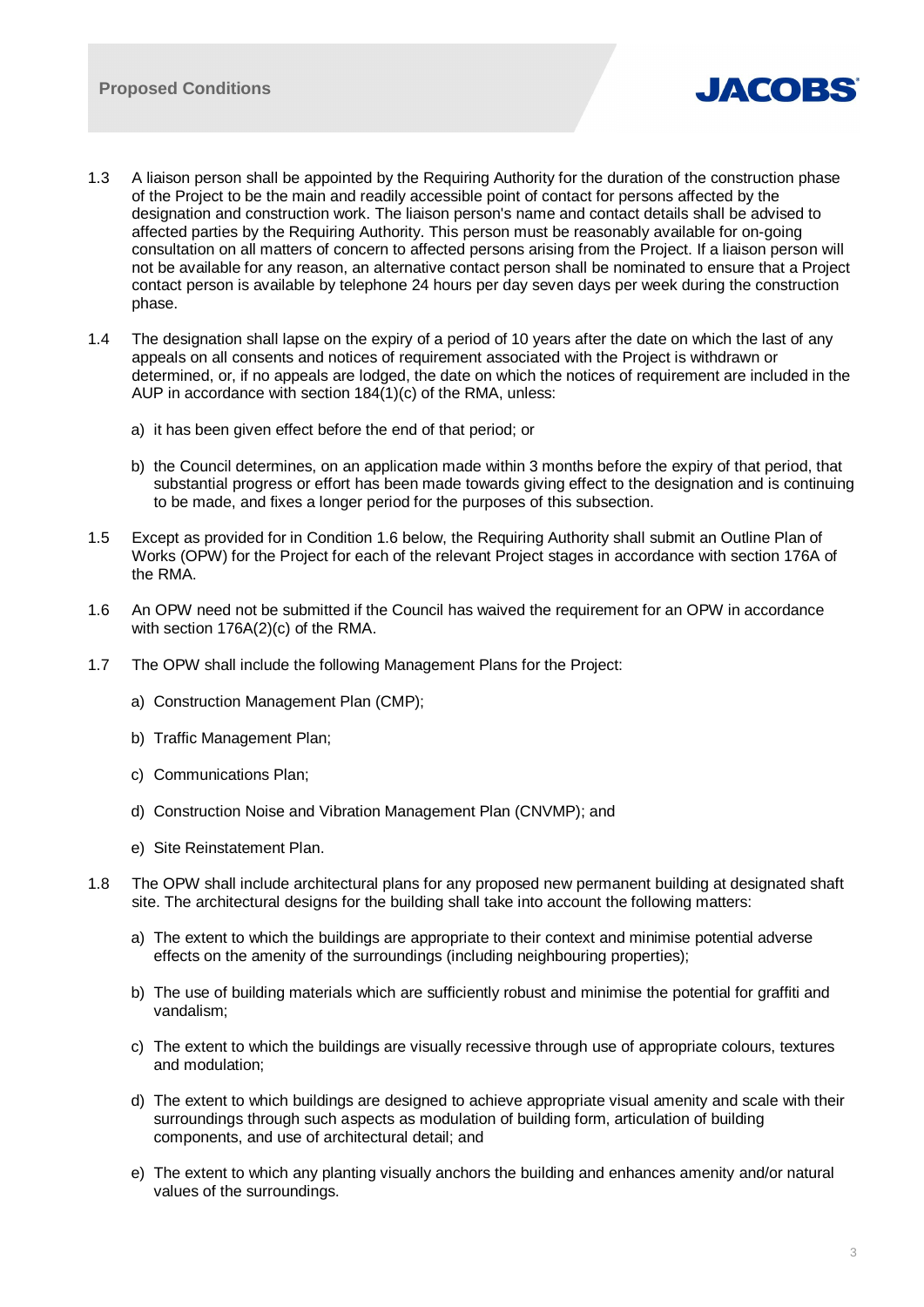

- 1.9 The OPW shall include design plans for any other permanent at grade and above ground structures. The design of any permanent at grade and above ground structures shall take into account the following matters:
	- a) the location, landscape setting and adjoining land uses;
	- b) the layout, architectural form and detail, and the use of a consistent and appropriate palette of materials, to ensure these elements are visually recessive;
	- c) the configuration of multiple surface elements to minimise their prominence and visual clutter;
	- d) the use of materials which are sufficiently robust and minimise the potential for graffiti and vandalism;
	- e) landscaping to integrate with the Site Reinstatement Plan required in Condition 12.1; and
	- f) site configuration that maximises the use of Crime Prevention Through Environmental Design (CPTED) principles.

## **2. Construction Management**

- 2.1 The Requiring Authority shall prepare Construction Management Plans (CMP) for each of the relevant Project stages. The purpose of the CMP(s) is to set out the detailed management procedures and construction methods to be undertaken in order to avoid, remedy or mitigate potential adverse effects arising from construction activities and to achieve compliance with the specific conditions of this designation that relate to the matters referred to items (c) to (p) of Condition 2.2 below. The CMP(s) shall be submitted to the Council with the relevant OPW for the stage to which they relate.
- 2.2 The CMP(s) required by Condition 2.1 above shall include specific details relating to the management of all construction activities associated with the relevant Project stage, including:
	- a) Details of the site or project manager and the construction liaison person identified in Condition 1.3, including their contact details (phone, postal address, email address);
	- b) An outline construction programme;
	- c) The proposed hours of work;
	- d) Measures to be adopted to maintain the land affected by the works in a tidy condition in terms of disposal / storage of rubbish, storage and unloading of construction materials and similar construction activities;
	- e) Location of site infrastructure including site offices, site amenities, contractors yards site access, equipment unloading and storage areas, contractor car parking, and security;
	- f) Procedures for controlling sediment run-off, dust and the removal of soil, debris, demolition and construction materials (if any) from public roads and / or other places adjacent to the work site;
	- g) Procedures for ensuring that residents, road users and businesses in the immediate vicinity of construction areas are given prior notice of the commencement of construction activities and are informed about the expected duration and effects of the works;
	- h) Means of providing for the health and safety of the general public and for pedestrian management as required by Conditions 6.1;
	- i) Procedures for the management of works which directly affect or are located in close proximity to existing network utility services;
	- j) Procedures for responding to complaints about construction activities;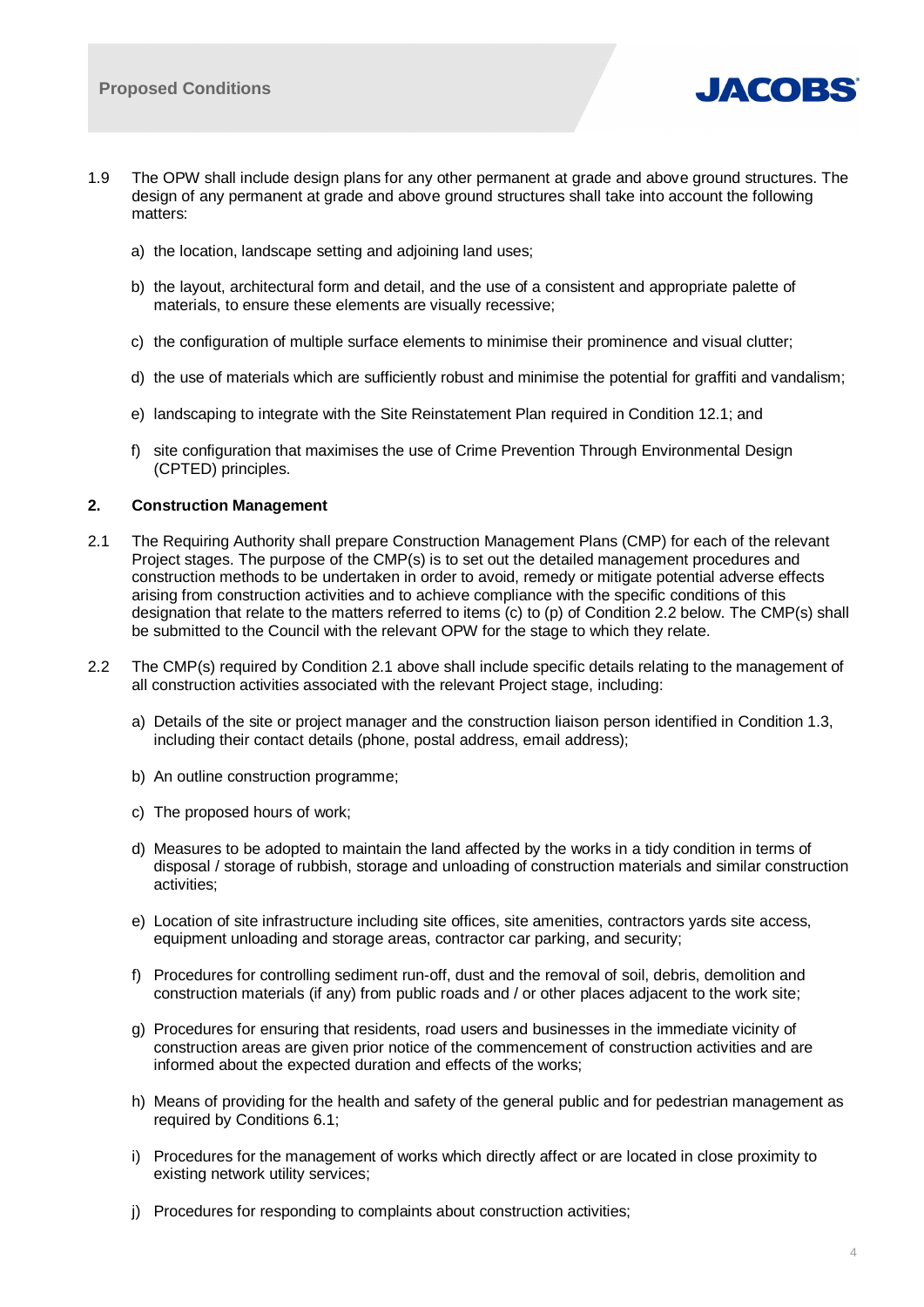

- k) Procedures for the refuelling of plant and equipment;
- l) A Construction Noise and Vibration Management Plan (CNVMP) containing measures to address the management of noise and vibration as identified in Condition 3.1;
- m) Measures for the protection and management of trees as identified in Condition 10.1; and
- n) Measures to address CPTED issues within and around the site.
- 2.3 The CMP shall be implemented and maintained throughout the entire construction period for the Project or relevant Project stage to manage potential adverse effects arising from construction activities. The CMP or any specific component of the CMP shall be updated as necessary and provided to the Council in accordance with 2.1.

## **3. Construction Noise and Vibration**

- 3.1 A Construction Noise and Vibration Management Plan (CNVMP) either as part of the CMP, or as a standalone plan, shall be prepared by a suitably qualified person, and shall be submitted to the Council with the OPW to which it relates. The purpose of the CNVMP is to provide a framework for the development and implementation of the Best Practicable Option ('BPO') for management of all construction noise and vibration effects and to define the procedures to be followed when full compliance with the construction noise and vibration standards of Conditions X to X are not met following adoption of the BPO.
- 3.2 Construction noise shall be measured and assessed in accordance with NZS6803:1999 Acoustics Construction Noise, and shall comply with the following noise limits, unless varied in accordance with Condition 3.5:

| <b>Time and Day</b>                              | <b>Noise Limits</b> |               |  |
|--------------------------------------------------|---------------------|---------------|--|
|                                                  | $L_{Aeg}$ dB        | $L_{Amax}$ dB |  |
| Monday to Saturday<br>$0730 - 1800$              | 70                  | 85            |  |
| At All Other Times and<br><b>Public Holidays</b> | 45                  | 75            |  |

- 3.3 Construction works which exceed a level of LAeq 45dB at the most exposed receiver(s) are restricted to between 0730 to 1800 on weekdays and Saturdays, with no noisy works permitted on Sundays and Public Holidays. Each CNVMP shall define which activities will comply with a limit of LAeq 45dB and can therefore be undertaken outside of these hours in compliance with Condition 8.1.
- 3.4 Each CNVMP shall, in demonstrating compliance with Condition 3.2, as a minimum, address the following aspects with regard to construction noise:
	- a) a description of noise sources, including machinery, equipment and construction techniques to be used;
	- b) predicted construction noise levels;
	- c) hours of operation, including times and days when noisy construction work would occur;
	- d) physical noise mitigation measures, including prohibiting the use of tonal reverse alarms, maintenance of access roads (to ensure they are smooth), acoustic screening around the site, plant selection and maintenance procedures, and site layout;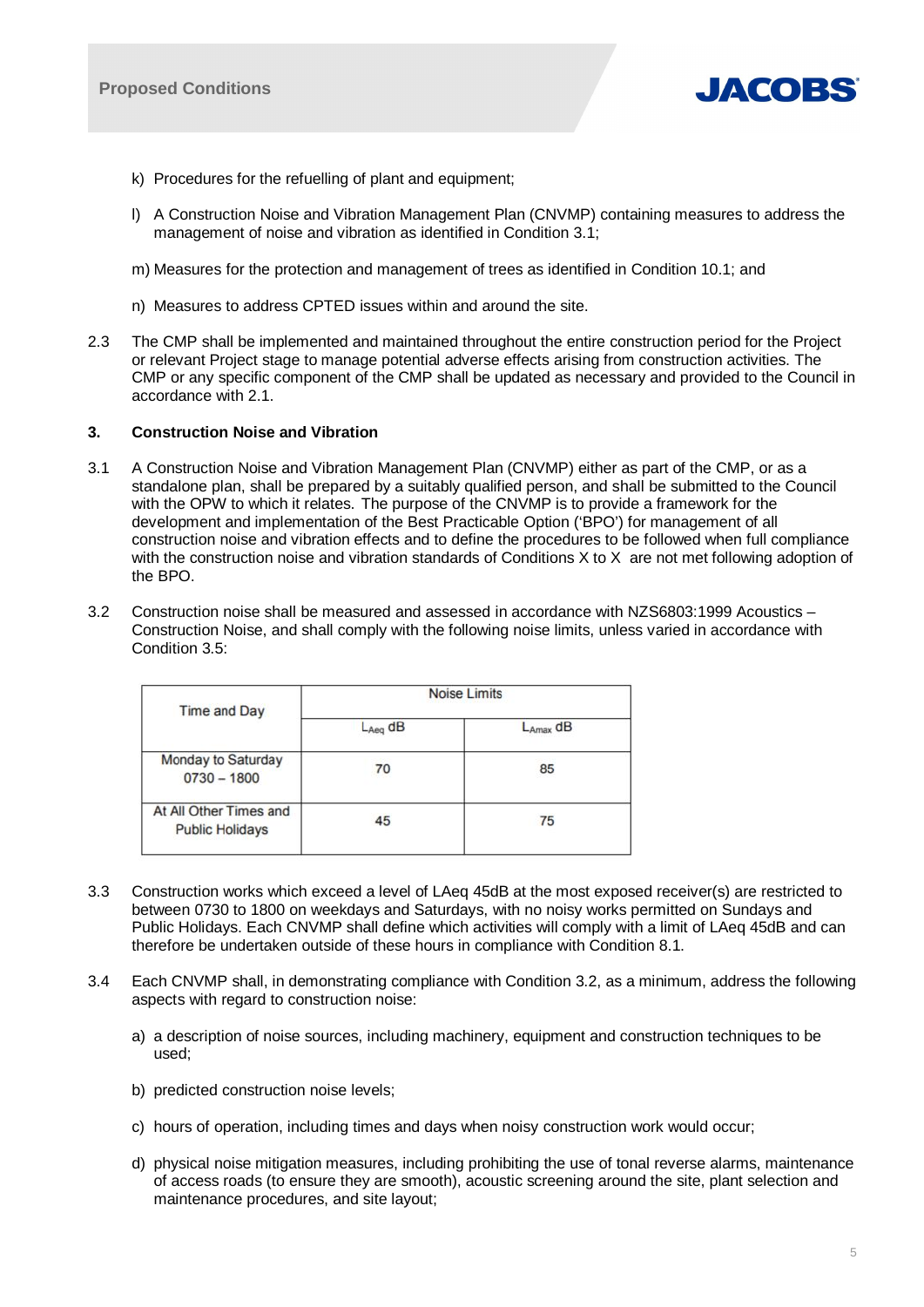

- e) construction noise criteria for any specific areas and sensitive receivers such as schools, child care centres, medical or aged care facilities;
- f) the identification of activities and locations that will require the design of specific noise mitigation measures;
- g) the consultation undertaken by the Requiring Authority with affected stakeholders to develop the proposed noise management measures and any feedback received from those stakeholders, along with the noise management measures that will be adopted based on this consultation;
- h) methods for monitoring and reporting on construction noise;
- i) methods for receiving and responding to complaints about construction noise; and
- j) construction operator training procedures.
- 3.5 Where a CNVMP predicts that noise levels from a particular activity will or will likely exceed the noise limits set out in Condition 3.2, or where noise measurements show that compliance is not being achieved, the Requiring Authority shall prepare and submit for the approval of the Council an Activity Specific Construction Noise Management Plan (ASCNMP). The ASCNMP(s) shall be submitted to the Council for review and approval at least 7 working days prior to the proposed works commencing.

Works subject to the ASCNMP(s) shall not commence until approval is received from the Council. If monitoring shows that levels specified in an ASCNMP are being exceeded, work generating the exceedance shall stop and not recommence until further mitigation is implemented in accordance with an amended ASCNMP approved by the Council.

In addition to the requirements of 3.4, an ASCNMP must:

- a) describe the activity (including duration), plant and machinery that is expected not to comply with the noise limits in Condition 3.2;
- b) describe the mitigation measures proposed to reduce the noise levels as far as practicable, including any options that have been discounted due to cost or any other reason;
- c) provide predicted noise levels for all receivers where the noise levels will not be compliant with the limits in Condition 3.2, including the effect of mitigation specified in 3.5(b);
- d) provide a set of noise limits that are Activity Specific;
- e) describe the noise monitoring that will be undertaken to determine compliance with the Activity Specific noise limits; and
- f) describe any additional noise mitigation measures that may be implemented to maintain compliance with Activity Specific noise limits.

Note: It is accepted that the noise limits in Condition 3.2 may not be met at all times, but that the Requiring Authority will adopt the Best Practicable Option to achieve compliance and will obtain the written consent of affected persons to any exceedances.

- 3.6 Each CNVMP shall also describe measures adopted to meet the requirements of German Standard DIN4150-3:1999, and as a minimum shall address the following aspects with regard to construction vibration:
	- a) vibration sources, including machinery, equipment and construction techniques to be used;
	- b) preparation of building condition reports on 'at risk' buildings prior to, during and after completion of works, where for the purposes of this condition an 'at risk' building is one at which the levels in the German Standard DIN4150-3: 1999 are likely to be approached or exceeded;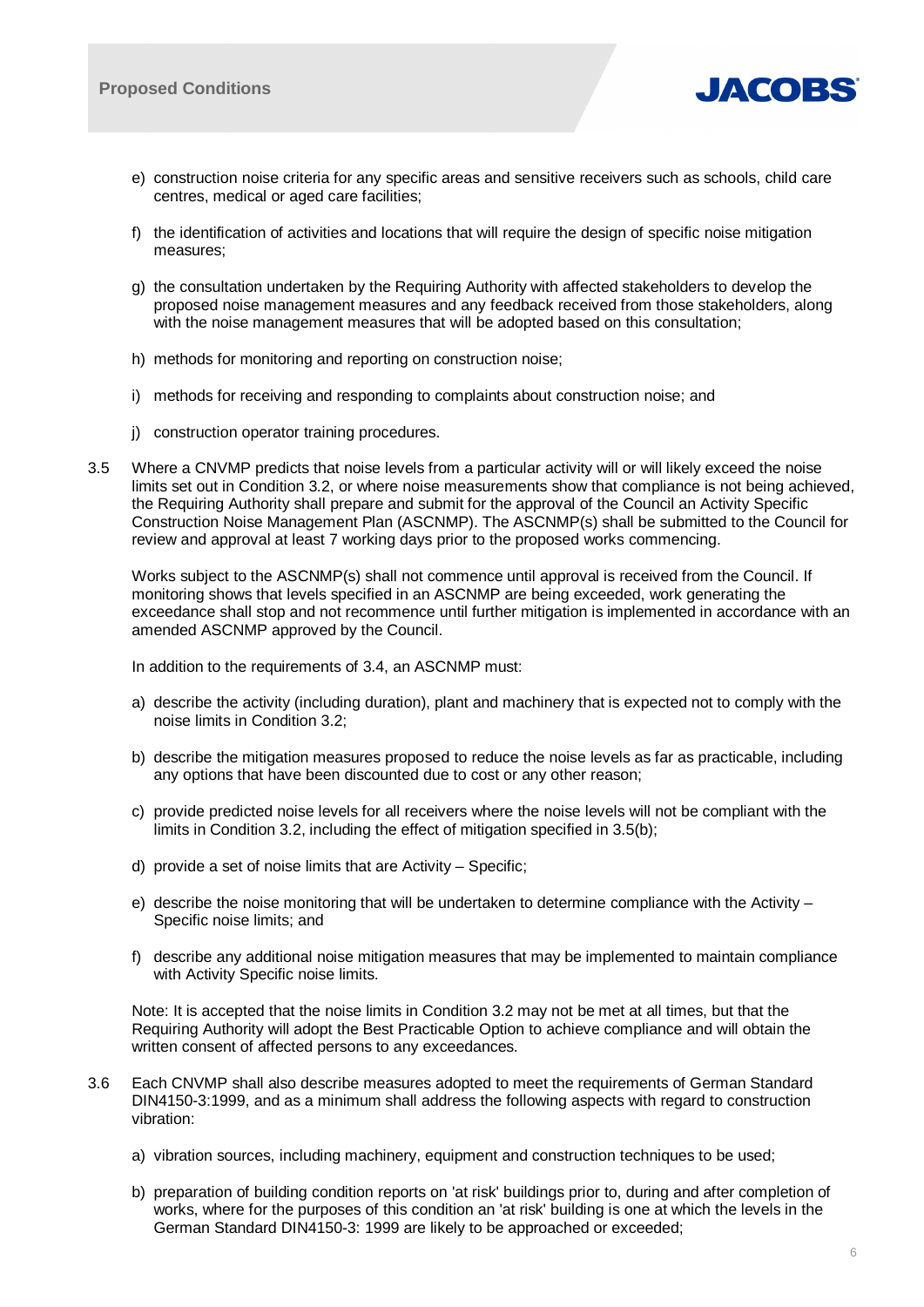

- c) use of building condition surveys to determine the sensitivity of the building(s) on the adjacent sites to ground movement in terms of the Line 1-3 criteria of the DIN standard;
- d) identification of any particularly sensitive activities in the vicinity of the proposed works (e.g. commercial activity using sensitive equipment such as radiography or mass-spectrometry), along with the details of consultation with the land owners of the sites where the sensitive activities are located and any management measures that will be adopted based on this consultation;
- e) the consultation undertaken by the Requiring Authority with affected stakeholders to develop the proposed vibration management measures and any feedback received from those stakeholders, along with the vibration management measures that will be adopted based on this consultation;
- f) methods for monitoring and reporting on construction vibration; and
- g) methods for receiving and responding to complaints about construction vibration.
- 3.7 Construction activities shall comply with the Guideline vibration limits set out in DIN 4150- 3:1999 unless varied in accordance with 3.8.
- 3.8 The Guideline vibration limits set out in DIN4150 must not be exceeded except where the Requiring Authority can demonstrate to the satisfaction of the Council:
	- a) that the receiving building(s) are capable of withstanding higher levels of vibration and what the new vibration limit is. The investigation required to demonstrate this must include an assessment of the building(s) by a suitably experienced and qualified structural engineer and a full pre-condition survey; and
	- b) that the Requiring Authority has obtained the written agreement of the building owner(s), that a higher limit may be applied.
- 3.9 Each CNVMP shall be implemented and maintained throughout the entire construction period. Each CNVMP shall be updated when necessary and any updated CNVMP shall be submitted to the Council in accordance with Condition 3.1.

## **4. Operational Noise**

4.1 The noise arising from any operational activities undertaken on the designated land, shall not exceed the following noise limits when measured at or within the boundary of any site zoned as follows:

| <b>Residential</b> |                                    |  |  |  |
|--------------------|------------------------------------|--|--|--|
| Time               | Noise Limit*                       |  |  |  |
| 0700-2200 hours    | 50 dB LAeg                         |  |  |  |
| 2200-0700 hours    | 40 $dBL_{Aeq}$<br>75 dB $L_{Amax}$ |  |  |  |
| <b>Business</b>    |                                    |  |  |  |
| Time               | Noise Limit                        |  |  |  |
| At all times       | 60 dB LAeq                         |  |  |  |
|                    |                                    |  |  |  |

\*Notes: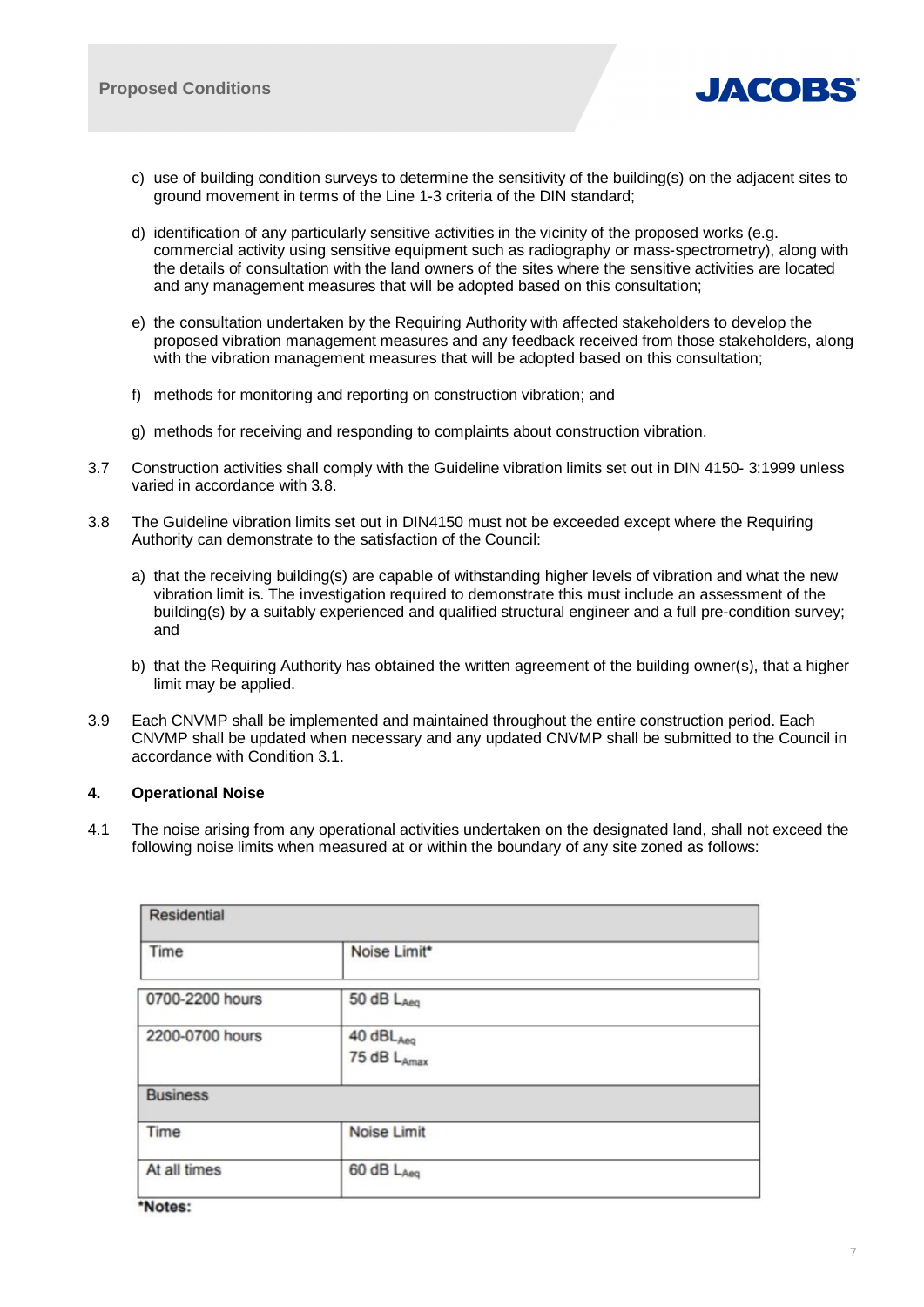

(1) These noise limits relate to noise generated by the normal operation of permanent works associated with the Project and do not apply to short term maintenance activities.

(2) Noise levels shall be measured and assessed in accordance with New Zealand Standards NZS6801:2008 Acoustics - Measurement of Environmental Sound and NZS6801:2008 Acoustics - Environmental Noise.

## **5. Traffic Management**

- 5.1 A detailed Traffic Management Plan (TMP) or plans shall be prepared for the Project or relevant Project stage by a suitably qualified person and submitted as part of the CMP. The purpose of the CTMP is to:
	- a) Manage the road transport network for the duration of construction to manage congestion and minimise delays to road users;
	- b) Inform the public about traffic management on the road transport network for the duration of construction;
	- c) Protect public safety including the safe passage of pedestrians and cyclists;
	- d) Maintain pedestrian access to private property at all times;
	- e) Provide vehicle access to private property to the greatest extent possible; and
	- f) Manage traffic effects from construction yards on adjacent properties.
- 5.2 The TMP(s) shall describe the measures that will be taken to avoid, remedy or mitigate the traffic effects associated with construction of the Project or Project stage. In particular, the TMP(s) shall describe:
	- a) Traffic management measures to maintain traffic capacity or minimise the impact on traffic capacity during weekdays and weekends;
	- b) Any road closures that will be required and the nature and duration of any traffic management measures that will result, including any temporary restrictions, detours or diversions for general traffic and buses;
	- c) Methods to manage the effects of the delivery of construction material, plant and machinery;
	- d) Measures to maintain, existing vehicle access to property where practicable, or to provide alternative access arrangements;
	- e) Measures to maintain pedestrian and cyclist movements and reduce the impact on mobility impaired users on roads and footpaths adjacent to the construction works. Such access shall be safe, clearly identifiable and seek to minimise significant detours;
	- f) Any proposed monitoring to measure the impact of the works on traffic and the impact of the traffic management measures. If safety or operational issues are evident, measures to be implemented to address these issues;
	- g) Measures to manage the proposed access to the site should the access be unable to cater for twoway traffic passing at the same time, and in particular to minimise reverse movements and blocking of the road; and
	- h) The availability of on-street and off-street parking if the designated site is unable to accommodate all contractor parking. This shall include an assessment of available parking (if any) for contractors on street and identify measures to meet and/or reduce contractor parking demand should it be found that there is insufficient on-street parking to meet this demand.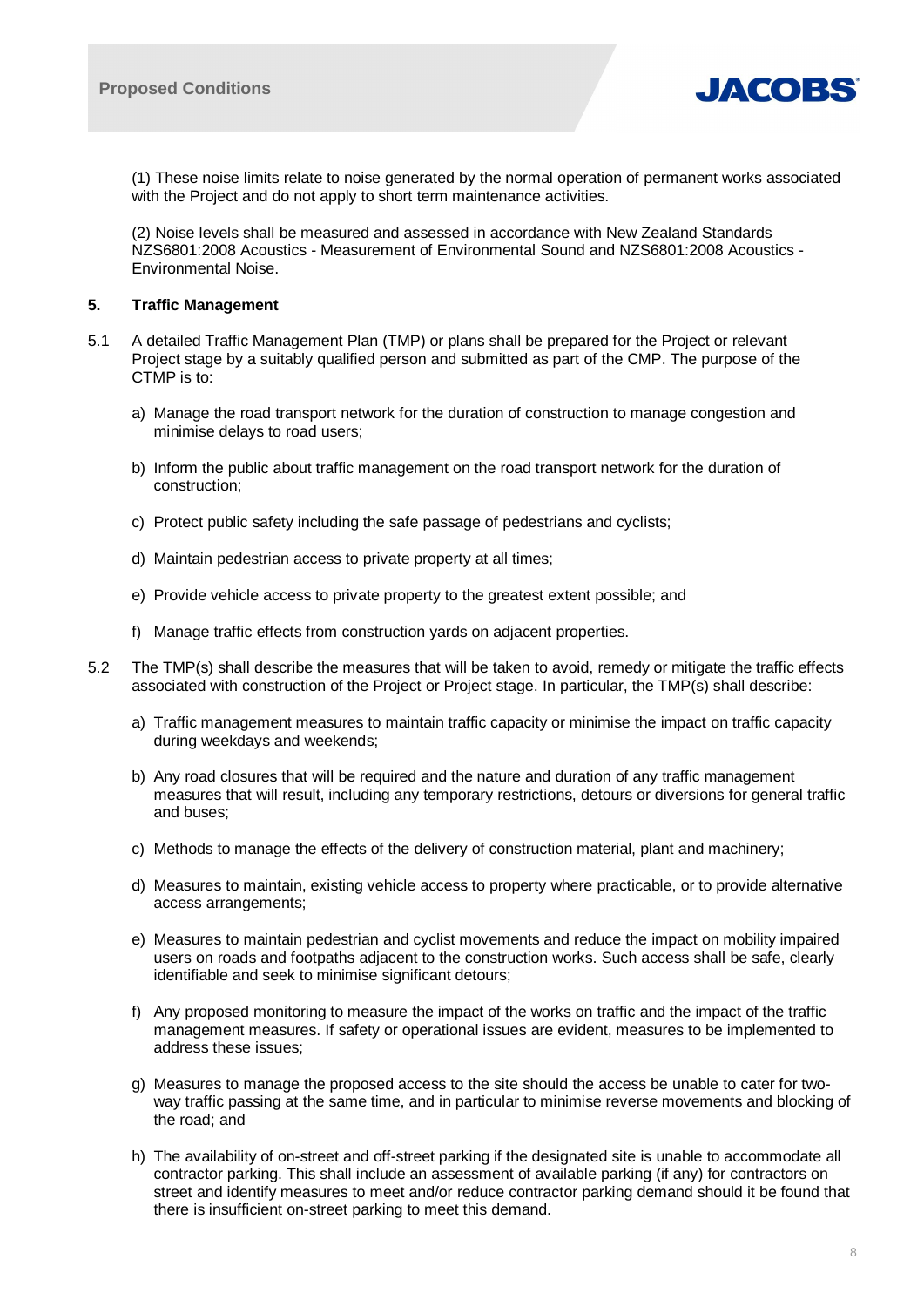

- 5.3 The TMP(s) shall be consistent with the New Zealand Transport Agency Code of Practice for Temporary Traffic Management, which applies at the time of construction.
- 5.4 Any damage in the road corridor directly caused by heavy vehicles entering or exiting the site shall be repaired as within two weeks or within an alternative timeframe to be agreed with Auckland Transport.

## **6. Pedestrian Management**

6.1 Any temporary accessways shall be designed as far as practicable in accordance with CPTED (Crime Prevention Through Environmental Design) principles and provide appropriate lighting and signage where necessary.

## **7. Work within Road Reserve**

- 7.1 The Requiring Authority shall not require Auckland Transport or network utility operators with existing infrastructure within the road reserve to seek written consent under Section 176 of the RMA for on-going access, to enable works associated with the routine construction, operation and maintenance of existing assets.
- 7.2 Works within transport corridors shall be undertaken in accordance with the National Code of Practice for Utility Operators' Access to Transport Corridors (November 2011), or any approved update of that code, unless otherwise agreed between the Requiring Authority and the Corridor Manager.

## **8. Construction Hours**

- 8.1 Construction hours shall be as follows, except where work is necessary outside the specified days or hours for the purposes specified in Condition 8.2 below.
	- a) Tunnelling activities 24 hours a day, 7 days a week operations for all tunnelling activities, including the main tunnel works and the link tunnels.
	- b) General site activities 7am to 6pm, Monday to Friday, 8am to 6pm Saturday.
	- c) Truck movements 7am to 6pm, Monday to Friday, 8am to 6pm Saturday.
- 8.2 Purposes for which work may occur outside of the specified days or hours are:
	- a) where, due to unforeseen circumstances, it is necessary to complete an activity that has commenced;
	- b) where work is specifically required to be planned to be carried out at certain times;
	- c) for delivery of large equipment or special deliveries required outside of normal hours due to traffic management requirements;
	- d) in cases of emergency
	- e) for the securing of the site or the removal of a traffic hazard; and/or
	- f) for any other reason specified in the CMP or TMP.

Where any work is undertaken pursuant to paragraphs  $(a) - (f)$ , the Consent Holder shall, within five working days of the commencement of such work, provide a report to Council detailing how the work was authorised under those paragraphs.

## **9. Community Information and Liaison**

9.1 The Requiring Authority shall prepare a Communications Plan (CP) for the construction phase of the Project or for each Project stage, and submit the plan in accordance with Condition 1.8. The CP shall set out: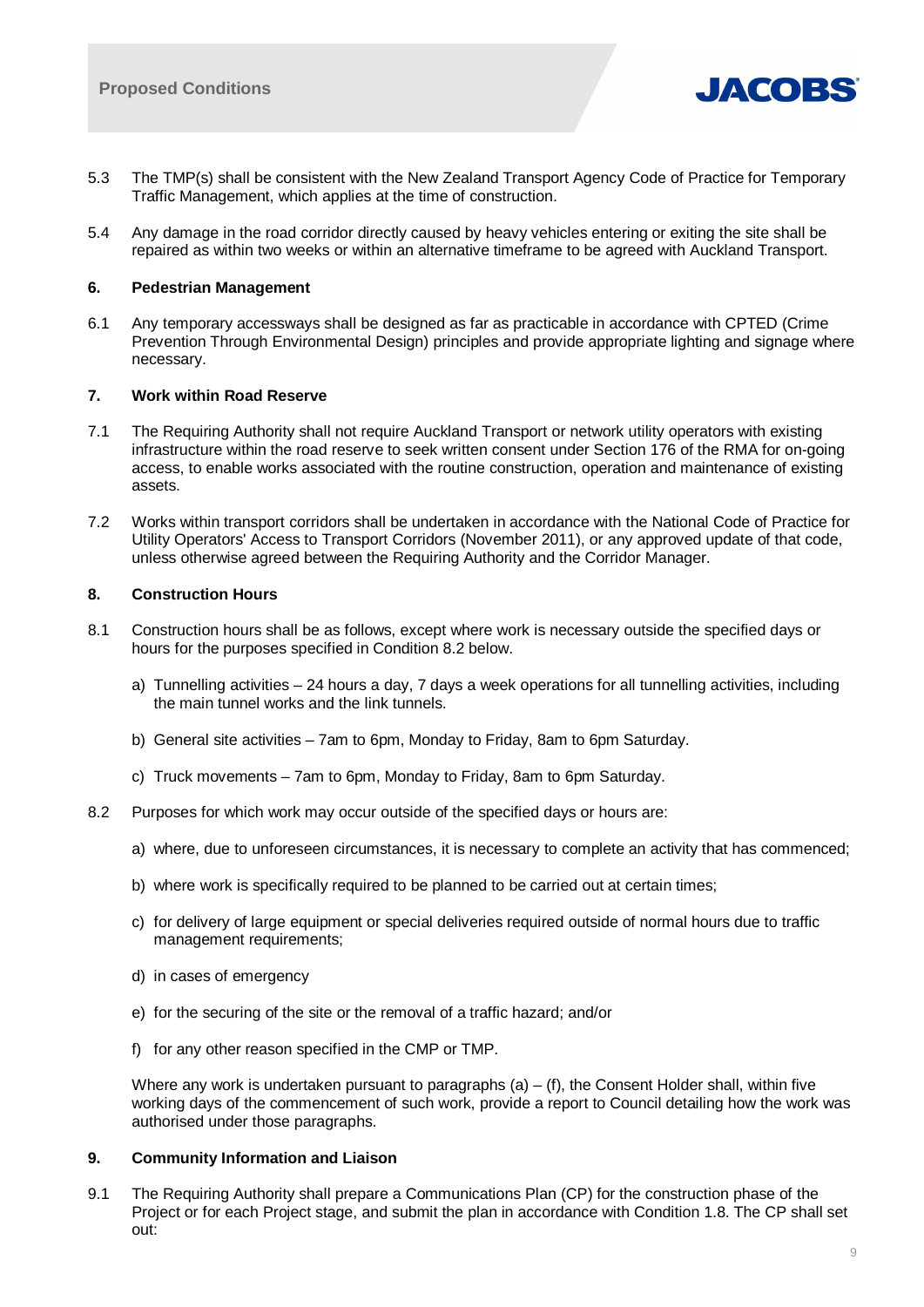

- a) the method(s) of consultation and liaison with key stakeholders and the owners/occupiers of neighbouring properties regarding the likely timing, duration and effects of works;
- b) details of prior consultation or community liaison undertaken with the parties referred to in (a) above, including outlining any measures developed with such persons or groups to manage or to mitigate any adverse effects or inconvenience that may arise;
- c) full contact details for the person appointed in accordance with Condition 1.3 to manage the public information system and be the point of contact for related enquiries; and
- d) the information required by Conditions  $3.4(q)$  and  $(i)$  and  $3.6(f)$  and  $(h)$ .

## **10. Tree Management**

- 10.1 The Requiring Authority shall provide details in the CMP as to how the potential impacts of construction on trees and vegetation will be managed. The details shall provide for the:
	- a) Identification of trees to be protected, pruned, removed, or transplanted and procedures for marking these out on site.
	- b) Procedures for identifying and protecting trees to be retained where works occur in the dripline of such trees as identified by a suitably qualified person.

## **11. Archaeology and Heritage**

- 11.1 Detailed protocols for the management of archaeological and waahi tapu discoveries shall be developed by the Requiring Authority in consultation with tangata whenua and the Heritage New Zealand prior to construction. These detailed protocols shall confirm the names and contact details for tangata whenua, the Heritage New Zealand and Auckland Council to be contacted in accordance with Condition 11.2.
- 11.2 If any archaeological material, including human remains are exposed during site works then the following procedures shall apply:
	- a) Immediately after it becomes apparent that an archaeological or traditional site has been exposed, all site works in the immediate vicinity shall cease.
	- b) The Requiring Authority shall immediately secure the area so that any artefacts or remains are untouched.
	- c) The Requiring Authority shall notify tangata whenua, the Heritage New Zealand and the Council (and in the case of human remains, the New Zealand Police) as soon as practicable, and advise those parties that an archaeological site has been exposed so that appropriate action can be taken. Works shall not recommence in the immediate vicinity of the archaeological site until approval is obtained from the Heritage New Zealand.

## **12. Site Reinstatement**

- 12.1 Prior to commencement of works at all surface construction sites, the Requiring Authority shall prepare a Reinstatement Plan for the site, in consultation with the landowner(s). The Reinstatement Plan shall be submitted to the Council in accordance with Condition 1.9. The Reinstatement Plan shall include:
	- a) Any existing structures or features on the site to be protected during works or reinstated on completion of works.
	- b) The location and design of permanent wastewater infrastructure to remain at the site including the design of lid structures and chamber covers including the associated contouring of ground.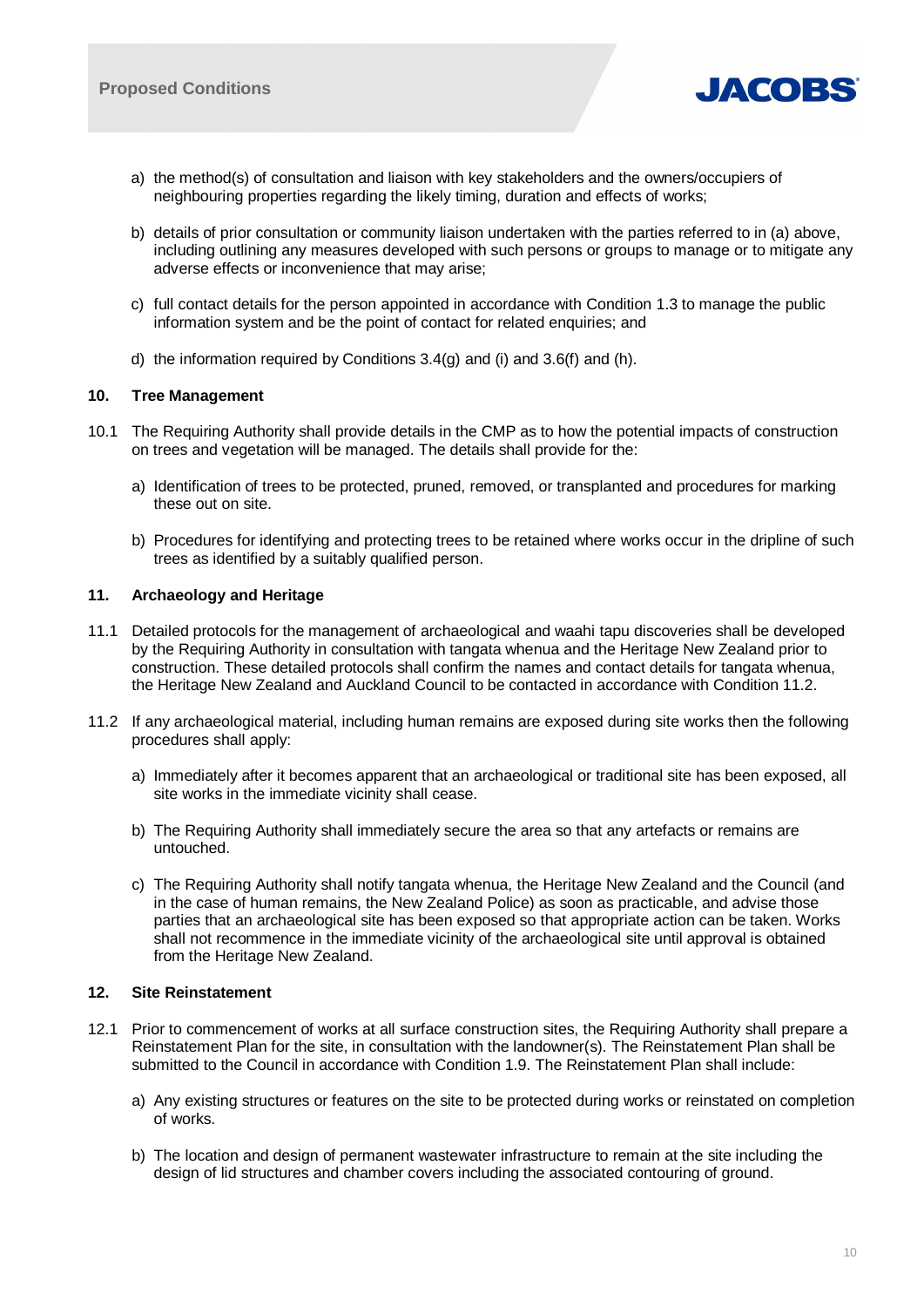

- c) The location and design of permanent access to the wastewater infrastructure. As far as practicable, permanent all-weather access for heavy vehicles shall minimise areas of new impermeable surfaces and, in open space areas, the use of grass cell, or similar, shall be preferred.
- d) Details of proposed landscaping and planting, including implementation and maintenance programmes.
- 12.2 When contractors' yards or other temporary works areas are no longer required for any construction or operational purpose, site works, including site offices, storage and equipment sheds, fencing and hard stand areas shall be removed and the area reinstated in accordance with Conditions 12.1.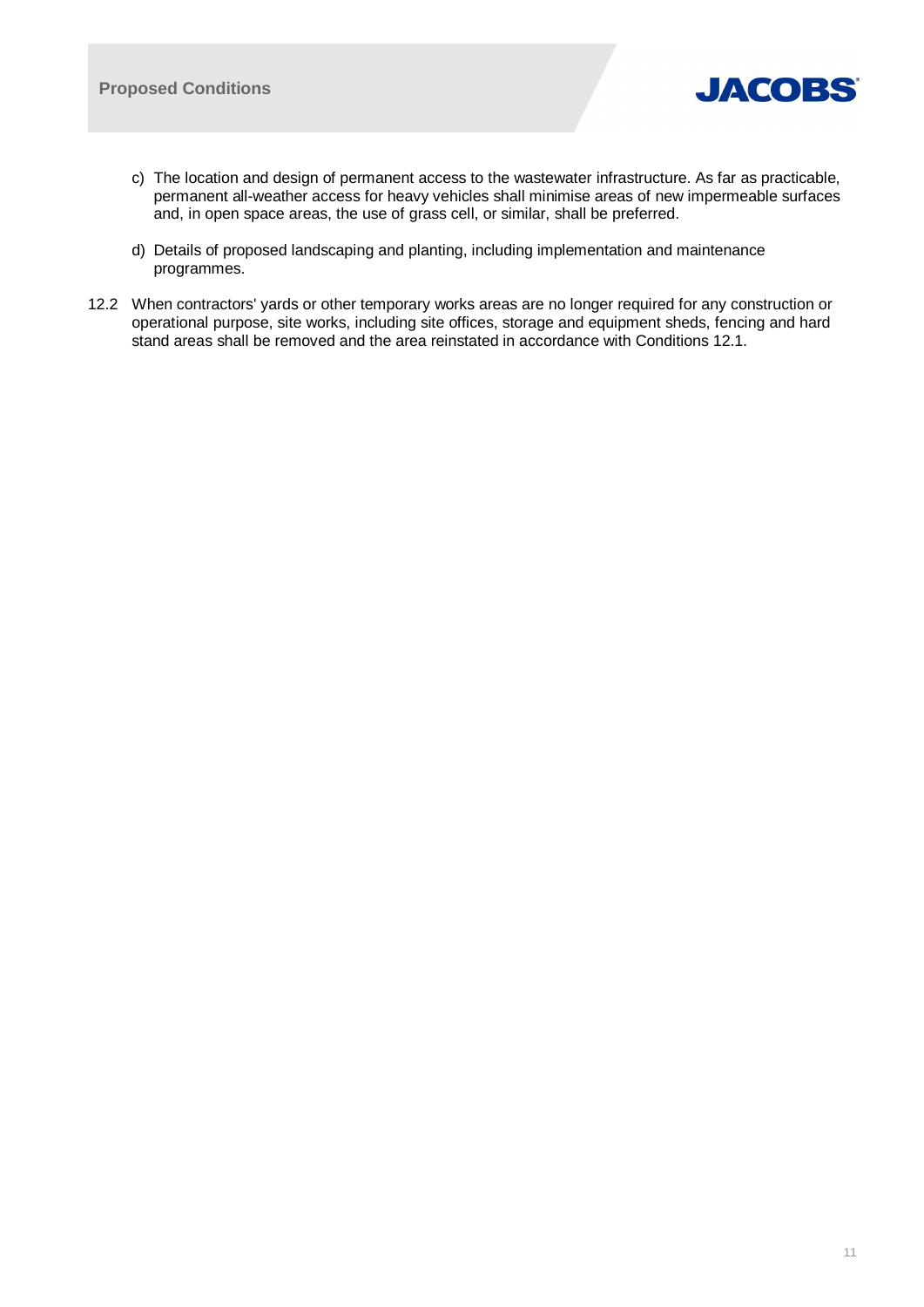

# **Resource Consent Conditions**

## **1. General conditions**

## **Plans and Information**

- 1.1 Except as modified by the conditions below and subject to final design, the works shall be undertaken in general accordance with the plans and information submitted with the application including:
	- a) Assessment of Effects on the Environment, titled "Grey Lynn Tunnel Notice of Requirement, Resource Consent Application and Assessment of Environmental Effects" prepared by Jacobs, dated February 2019.
	- b) Drawings as detailed below:
	- c) Technical Reports as detailed below:
		- Ecological Assessment, prepared by Bioresearches Group Ltd, dated
		- Archaeological and Historic Heritage Assessment, prepared by Clough & Associates Ltd, dated
		- Traffic Impact Assessment, prepared by Commute, dated
		- Noise Assessment, prepared by Marshall Day Acoustics, dated
		- Vibration Assessment, prepared by McMillen Jacobs Associates, dated L.
		- Groundwater Assessment, prepared by Williamson Water & Land Advisory, dated
		- Settlement Assessment, prepared by McMillen Jacobs Associates, dated
		- Air Quality Assessment, prepared by AECOM, dated
		- Contamination Report, prepared by AECOM, dated
		- Visual Impact and Landscape Assessment, prepared by Boffa Miskell Ltd, dated
		- Arborist Report, prepared by Greenscene NZ, dated

## **Lapse**

1.2 For construction related, or construction and operation related consents:

This consent shall lapse on the expiry of a period of 10 years after the date on which the last of any appeals on all consents and notices of requirement associated with the Project is withdrawn or determined, or, if no appeals are lodged, the date on which the notices of requirement are included in the AUP in accordance with section 184(1)(c) of the RMA, unless:

- a) it has been given effect before the end of that period; or
- b) the Council determines, on an application made within 3 months before the expiry of that period, that substantial progress or effort has been made towards giving effect to the consent and is continuing to be made, and fixes a longer period for the purposes of this subsection.

## **Construction Management**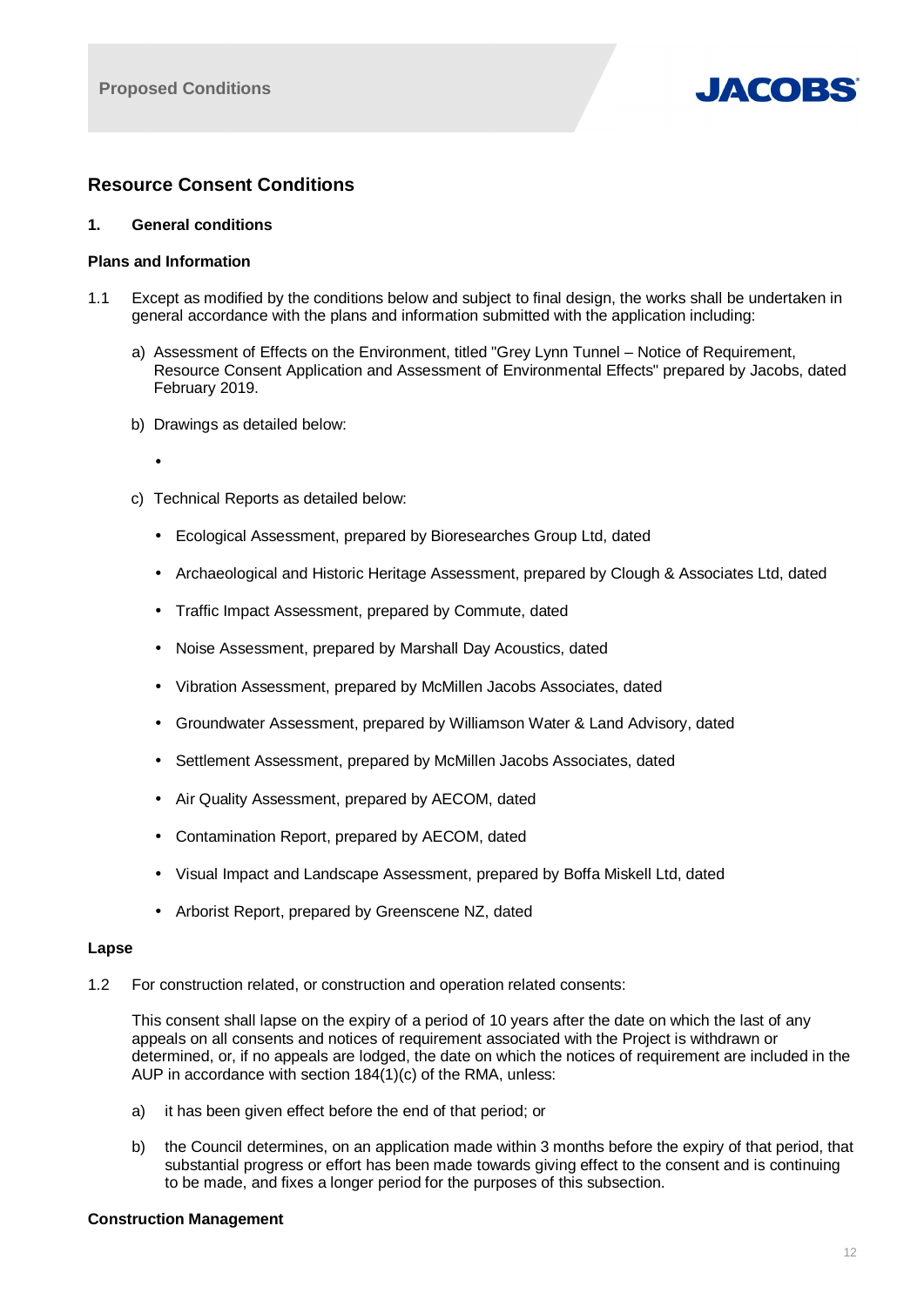

- 1.3 Prior to the commencement of works authorised by these consents, the Consent Holder shall prepare Construction Management Plans (CMP) for each of the relevant Project stages. The purpose of the CMP(s) is to set out the detailed management procedures and construction methods to be undertaken in order to avoid, remedy or mitigate potential adverse effects arising from construction activities and to achieve compliance with the specific conditions of this designation that relate to the matters referred to items (c) to (p) of Condition 1.4 below.
- 1.4 The CMP(s) required by Condition 1.3 above shall include specific details relating to the management of all construction activities associated with the relevant Project stage, including:
	- a) Details of the site or project manager and the construction liaison person, including their contact details (phone, postal address, email address);
	- b) An outline construction programme;
	- c) The proposed hours of work;
	- d) Measures to be adopted to maintain the land affected by the works in a tidy condition in terms of disposal / storage of rubbish, storage and unloading of construction materials and similar construction activities;
	- e) Location of site infrastructure including site offices, site amenities, contractors yards site access, equipment unloading and storage areas, contractor car parking, and security;
	- f) Procedures for controlling sediment run-off, dust and the removal of soil, debris, demolition and construction materials (if any) from public roads and / or other places adjacent to the work site;
	- g) Procedures for ensuring that residents, road users and businesses in the immediate vicinity of construction areas are given prior notice of the commencement of construction activities and are informed about the expected duration and effects of the works;
	- h) Means of providing for the health and safety of the general public;
	- i) Procedures for the management of works which directly affect or are located in close proximity to existing network utility services;
	- j) Procedures for responding to complaints about construction activities;
	- k) Procedures for the refuelling of plant and equipment;
	- l) A Construction Noise and Vibration Management Plan (CNVMP) containing measures to address the management of noise and vibration;
	- m) Measures for the protection and management of trees; and
	- n) Measures to address CPTED issues within and around the site.
- 1.5 The CMP shall be implemented and maintained throughout the entire construction period for the Project or relevant Project stage to manage potential adverse effects arising from construction activities. The CMP or any specific component of the CMP shall be updated as necessary and provided to the Council in accordance with Condition 1.3.

## **Dust Management**

- 1.6 Beyond the boundary of the site, there shall be no dust caused by discharges from the site, which in the opinion of an enforcement officer, is noxious, offensive or objectionable.
- 1.7 All processes on site shall be operated in accordance with the CMP as required by Condition 1.3 of this consent.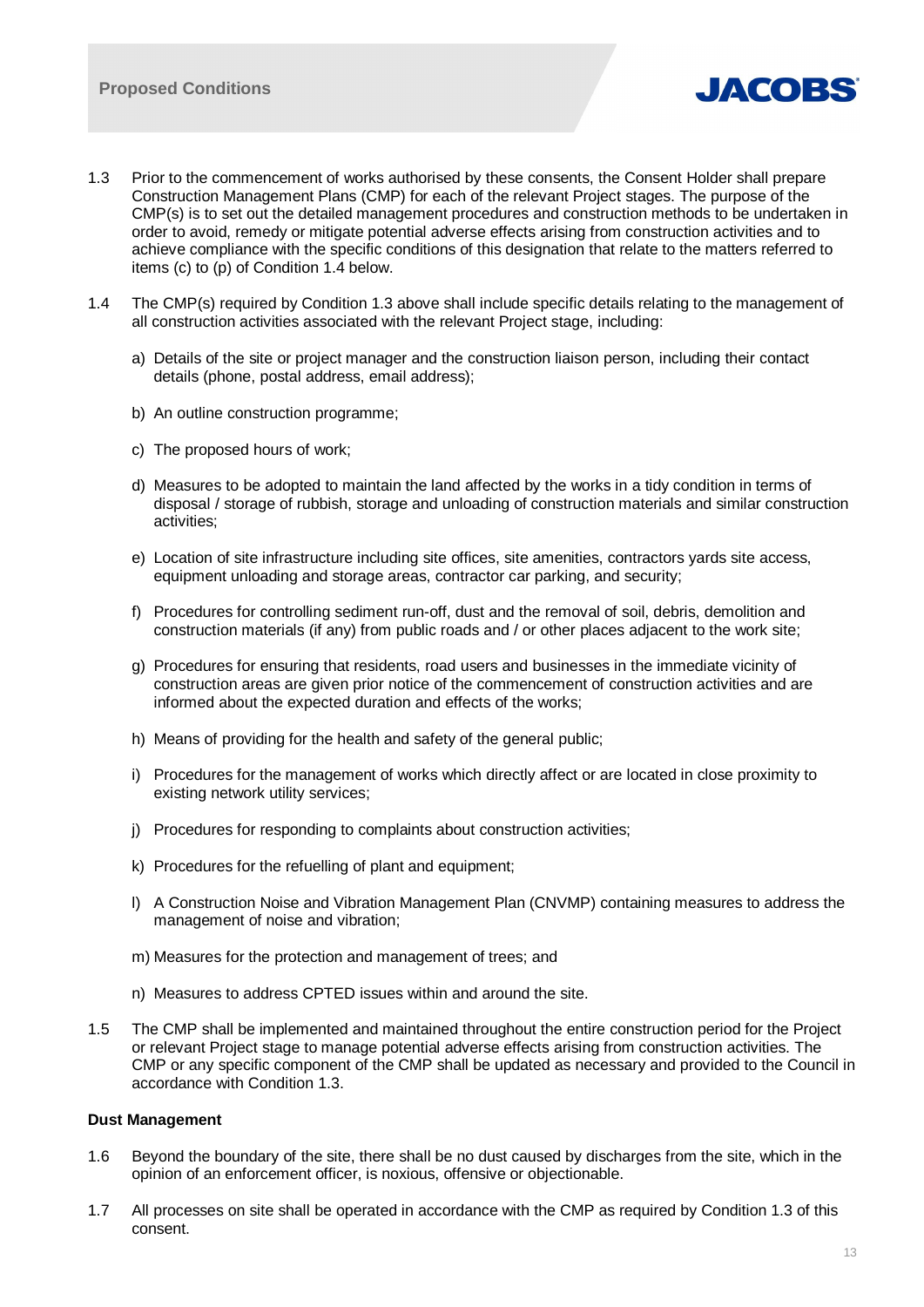

1.8 The Consent Holder shall ensure that dust management during excavation works generally complies with the Good Practice Guide for Assessing and Managing the Environmental Effects of Dust Emissions, MfE (2001).

## **2. Earthworks**

- 2.1 All earthworks shall be managed to minimise any discharge of debris, soil, silt, sediment or sedimentladen water beyond the site to either land, stormwater drainage systems, watercourses or receiving waters. In the event that a discharge occurs, the activity which resulted in the discharge shall cease immediately and the discharge shall be mitigated and/or rectified to the satisfaction of the Manager.
- 2.2 Prior to earthworks commencing at any site, a detailed Erosion and Sediment Control Plan ("ESCP") for that area which clearly identifies the type and location of the controls proposed, shall be submitted to the Council for certification. The ESCP(s) shall be in general accordance with GD05 and any amendments to that document.
- 2.3 Erosion and sediment control measures shall be carried out in accordance with the approved ESCP(s) required by this consent.
- 2.4 Any subsequent amendments to the approved ESCP(s) and / or methodology must be approved by the Manager in writing prior to any such amendment being implemented.
- 2.5 Prior to earthworks commencing at any site, a certificate signed by a suitably qualified person, confirming that the erosion and sediment controls have been constructed and completed in general accordance with the ESCP(s), shall be forwarded to the Manager.
- 2.6 The Consent Holder or their agent shall arrange and conduct a pre-construction site meeting between representatives of the Council, the Consent Holder and their contractor, prior to any works commencing on a site. The purpose of the pre-construction site meeting is to discuss the proposed site access arrangements, ESCP(s) and other measures to be taken to comply with conditions of this consent. If as a result of that meeting any amendments are required to the erosion and sediment control methodology, those amendments shall be submitted to the Manager for certification in accordance with Condition 2.2.
- 2.7 All perimeter controls shall be operational before earthworks begin.
- 2.8 All cleanwater runoff from stabilised surfaces including catchment areas above the site shall be diverted away from earthwork areas via a stabilised system, so as to prevent surface erosion.
- 2.9 All sediment laden runoff shall be treated on site by sediment control measures, as described in the consent application or modified under Condition 2.2. These measures are to be constructed or installed in accordance with best practice, be operational before commencement of works and be maintained to perform at full operational capacity until the site has been adequately secured against erosion.
- 2.10 Sediment control measures shall be inspected on a weekly basis and after a significant storm event to ensure effective operation.
- 2.11 The site shall be stabilised in accordance with the ESCP in a progressive manner as earthworks are completed across various areas of the site.
- 2.12 To prevent discharge of sediment-laden water or other debris into any public stormwater drainage systems or watercourses and therefore into receiving waters, and to prevent nuisance and amenity impacts on users of the road reserve, there shall be no deposition of earth, mud, dirt or other debris on any public road or footpath resulting from earthworks activity on the site. In the event that such deposition does occur, it shall immediately be removed. In no instance shall roads or footpaths be washed down with water without appropriate erosion and sediment control measures in place to prevent contamination of the stormwater drainage system, watercourses or receiving waters.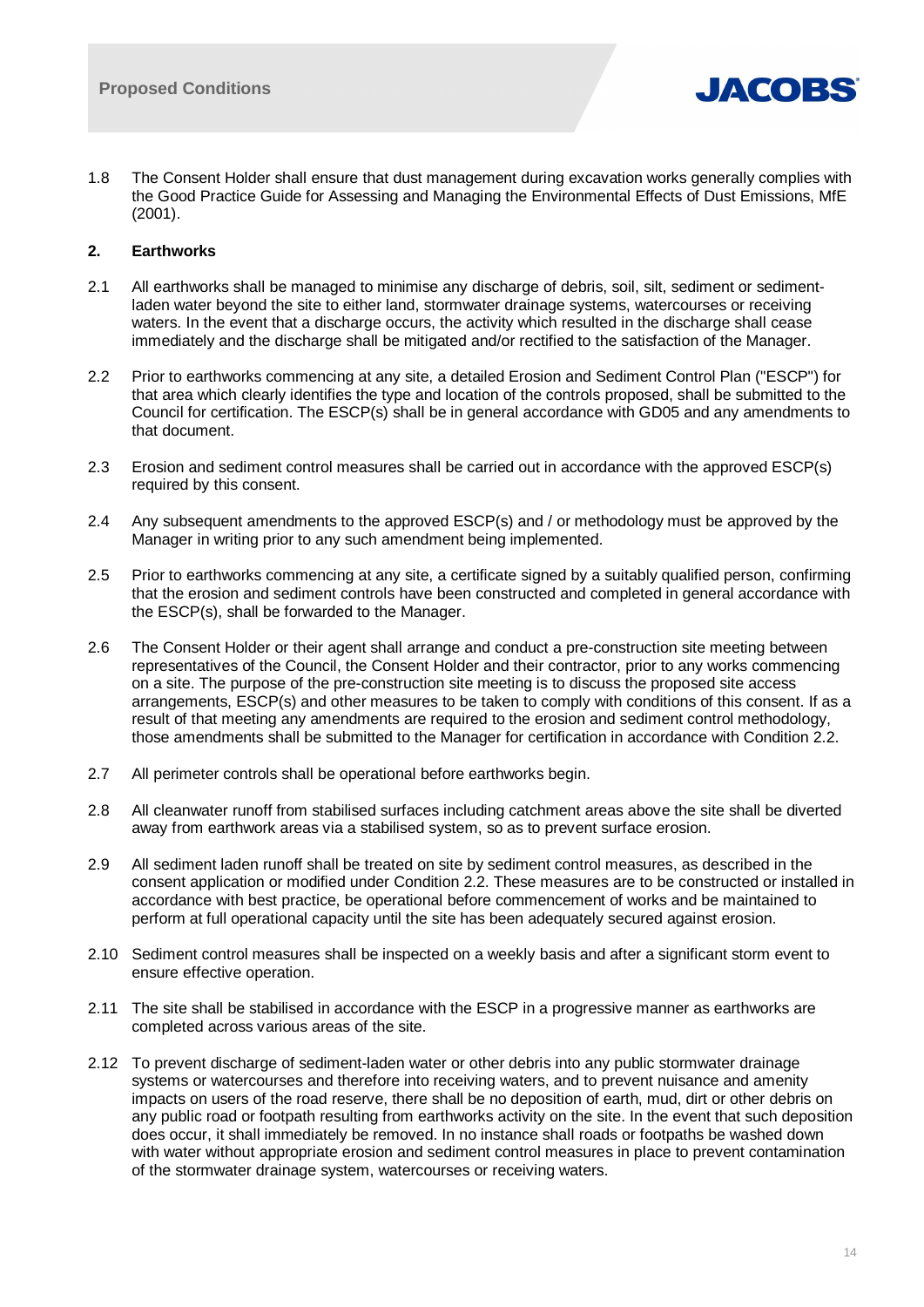

2.13 If works on a site are abandoned or will be unused for any reason, adequate preventative and remedial measures shall be taken to control sediment discharge and shall thereafter be maintained for as long as necessary to prevent sediment discharges from the site. All such measures shall be of a type and to a standard which are to the prior satisfaction of the Manager.

## **3. Groundwater**

## **General Conditions**

- 3.1 This consent shall expire on in 35 years from the granting of the consent unless it has lapsed, been surrendered or been cancelled at an earlier date pursuant to the RMA.
- 3.2 The Consent Holder shall ensure that all excavation, dewatering systems, retaining structures and associated works for the construction of the shafts, tunnels, underground structures and associated works, including all temporary and permanent works, shall be designed, constructed and maintained so as to avoid, as far as practicable, any damage to buildings, structures and services (including road infrastructure assets such as footpaths, kerbs, catch-pits, pavements and street furniture).
- 3.3 The Consent Holder shall ensure that all backfilling of temporary shafts is designed and constructed to the required engineering standard, so as to avoid any damage to buildings, structures and services.
- 3.4 The Consent Holder shall, at least 10 working days prior to the commencement of shaft sinking or tunnelling, advise the Manager, in writing, of the date of the proposed commencement of this work.
- 3.5 The Consent Holder shall, at least 10 working days following completion of shaft sinking or tunnelling, advise the Manager, in writing, of the date of completion. Monitoring and Contingency Plan.

## **Monitoring and Contingency Plan**

- 3.6 The Consent Holder shall, before commencement of shaft sinking or tunnelling, prepare a Monitoring and Contingency Plan or Plans ("M&CP") addressing groundwater and settlement monitoring for each of the relevant Project stages. The M&CP shall demonstrate how the conditions of this consent will be implemented and shall include the following:
	- a) details of the building risk assessment process and building condition surveys required by Conditions 3.10 to 3.16 of this consent;
	- b) details of the groundwater monitoring programme required by Conditions 3.17 3.19, 3.21 and 3.23 of this consent;
	- c) details of the ground surface settlement and building movement monitoring required by Conditions 3.24 – 3.27, 3.29 and 3.32 of this consent;
	- d) location Plan of settlement monitoring marks and the location of existing and proposed groundwater monitoring bores;
	- e) details of the shaft retaining wall monitoring programme required by Conditions 3.24 and 3.27 of this consent;
	- f) the groundwater, deformation and settlement Alert and Alarm Levels (Trigger Levels) to be utilised for early warning of settlement with the potential to cause damage to buildings and services and details of the processes used to establish, and if necessary, to review these triggers;
	- g) details on the procedures for notification of the Manager in the event that Trigger Levels are exceeded;
	- h) options for additional investigations and analyses to determine the potential for groundwater effects or settlement and for damage to structures, including additional groundwater or settlement monitoring and building condition surveys;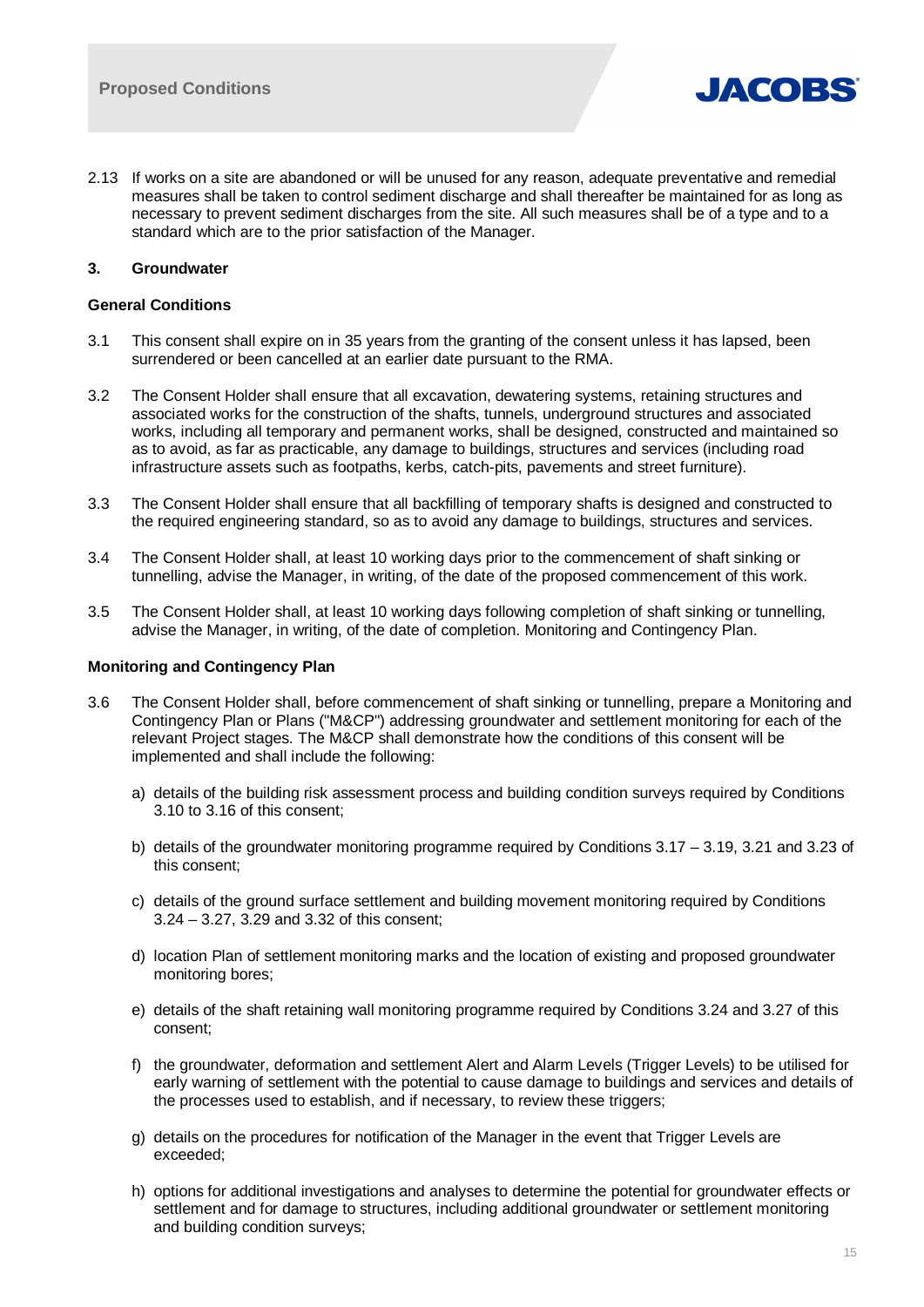

- i) details of the contingency measures to be implemented in the event of trigger levels being exceeded, including details on the practicable methodologies to avoid, remedy, or mitigate surface settlements with the potential to cause damage to buildings; and
- j) A methodology to identify trenched sections where there is potential for ground settlement to cause damage to houses or buildings and the measures that will be taken to ensure such damage does not occur.
- 3.7 The Consent Holder shall submit to the Council for written approval:
	- a) at least 14 months prior to the Commencement of Dewatering for shaft sinking or tunnelling of any Project stage, those aspects of the M&CP dealing with preconstruction monitoring, including the preconstruction monitoring required under Conditions 3.10, 3.11, 3.19 and 3.26; and
	- b) at least 20 working days prior to Commencement of Dewatering for shaft sinking or tunnelling of any Project stage, the M&CP.
- 3.8 The Consent Holder shall comply with the M&CP at all times.
- 3.9 The Consent Holder may amend the M&CP from time to time, as necessary for the Project or any Project stage. Any amendments to the M&CP must be approved by the Council in writing prior to any such amendment being implemented.

## **Pre-construction Condition Survey**

- 3.10 The Consent Holder shall consult with owners of the LDS Church on Surrey Crescent Street, the government buildings near Richmond Road, 30,2/30, 32, 34, 38 Sackville Street and 35, 37, 39, 41 and 42 Tawariki Street, and subject to the owner's approval on terms acceptable to the Consent Holder, undertake a detailed pre-construction condition survey of these structures to confirm their existing condition and enable the sensitivity of the existing buildings and structures to any groundwater and ground settlement changes to be accurately determined. The survey shall be completed at least three months prior to the Commencement of Dewatering of any Project stage involving shaft sinking or tunnelling. The intent of the survey is to assist in enabling the magnitude of allowable effects from changes in groundwater pressure and ground settlement movements to be reasonably determined. The survey shall include but not necessarily be limited to the following:
	- a) major features of the buildings and site developments, including location, type, construction, age and existing condition;
	- b) type and capacity of foundations;
	- c) existing levels of aesthetic damage;
	- d) existing level of structural distress or damage;
	- e) assessment of structural ductility;
	- f) susceptibility of structure to movement of foundations, including consideration of the local geological conditions; and
	- g) susceptibility of scheduled heritage buildings to movement of foundations. A photographic record of the inspection shall be included.

Note: 'Commencement of Dewatering' means excavation below the groundwater table and/or commencing taking any groundwater from a shaft excavation (after construction of the pile walls (if required) and/or dewatering prior to excavation).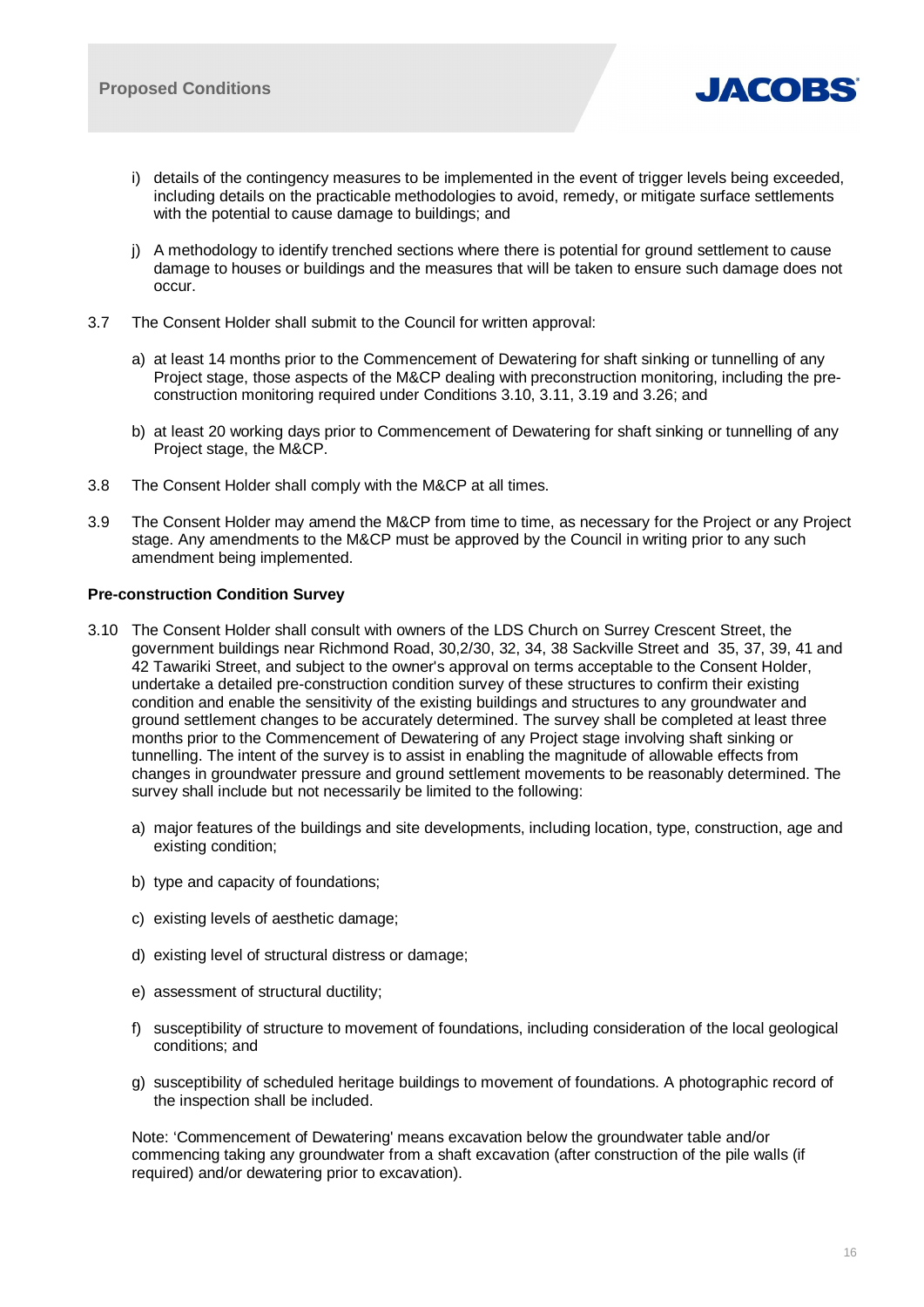

- 3.11 Where neighbouring building/property owners indicate, to the satisfaction of the Manager by way of a recommendation from a qualified and experienced vibration consultant, the presence of particularly sensitive structures (examples include old or brittle structures, vibration sensitive equipment, unusually heavy loads or settlement sensitive machinery) the Consent Holder shall undertake a full engineering assessment to determine what, if any, additional avoidance, design, remedial or monitoring works are required in this vicinity. The Manager may require an independent review of that assessment by a Chartered Professional Engineer.
- 3.12 The building condition surveys required by this consent shall be undertaken by an independent and suitably qualified person.

## **Post-construction Condition Surveys**

3.13 Unless otherwise agreed in writing with the building owner that such survey is not required, the Consent Holder shall (subject to the owner(s) approval on terms acceptable to the Consent Holder), within six months of the Completion of Dewatering of any Project stage involving shaft sinking or tunnelling, undertake a postconstruction survey covering the matters identified in Condition 3.10 for any building located in an area where differential settlement of greater (steeper) than 1:1,000 occurs between two adjacent settlement monitoring points measured in accordance with the M&CP and a pre-construction condition survey was undertaken in accordance with Condition 3.10 or Condition 3.11. The Consent Holder may, if they are able to provide evidence to show the deformation was not caused by activities related to this consent, seek written approval from the Manager to waive this condition. If, since the preconstruction survey, any building damage is identified, the survey shall determine the likely cause of damage.

Note: 'Completion of Dewatering' means when all the permanent shaft lining, base slab and walls are complete and the tunnel lining is complete, and effectively no further groundwater is being taken for the construction of the shaft/tunnel.

- 3.14 The Consent Holder shall, at the direction of the Manager, and subject to the owner's approval on terms acceptable to the Consent Holder, undertake an additional survey on any existing building or structure surveyed in accordance with Condition 3.11, for the purpose of checking for damage and for following up on a report of damage to that building. The requirement for any such survey will cease six months after the Completion of Dewatering of any Project stage involving shaft sinking or tunnelling.
- 3.15 The Consent Holder shall ensure that a copy of the pre, post-construction and any additional building survey reports are forwarded to the respective property owner(s) and the Manager (unless the property owner(s) has instructed the Consent Holder not to do so) within 15 working days of completing the reports.

## **Repair of Damage**

3.16 If the exercise of this consent causes any unforeseen damage to buildings, structures or services not assessed under Conditions 3.13 and 3.14, the Consent Holder shall notify the Manager as soon as practicable, and provide in writing to the Manager a methodology for repair of the damage caused that has been approved by a Chartered Professional Engineer and shall urgently undertake such repairs in accordance with the approved methodology, at its cost, unless written approval for this damage is provided from the owners.

## **Groundwater Monitoring**

3.17 The Consent Holder shall install and maintain groundwater monitoring boreholes at the locations described in the M&CP for the period required by the conditions of this consent. Should any of the monitoring bores be damaged and become in-operable or unsuitable for monitoring, then the Manager is to be informed and a new monitoring bore shall be installed at a nearby location in consultation with the Manager.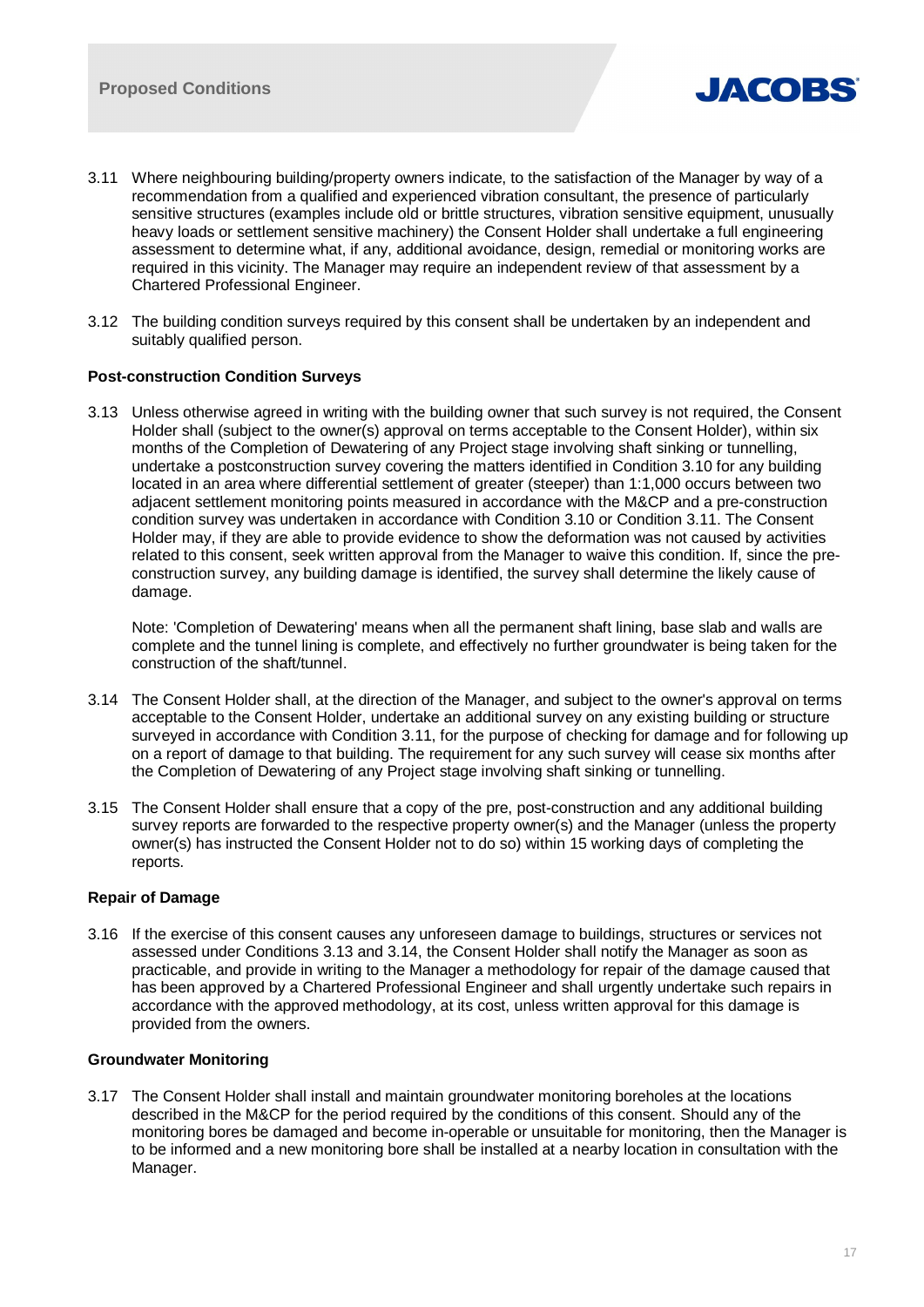

- 3.18 The Consent Holder shall monitor groundwater levels in the groundwater monitoring boreholes and keep records of the water level measurement and corresponding date. All water level data shall be recorded to an accuracy of at least  $\pm$  5mm. These records shall be compiled and submitted to the Manager at six monthly intervals.
- 3.19 The Consent Holder shall monitor groundwater levels monthly in boreholes identified in the M&CP and keep records for a period of at least 12 months before the Commencement of Dewatering of any Project stage involving shaft sinking or tunnelling. The variability in groundwater levels over this period will be utilised to establish the seasonal groundwater level variability. The Consent Holder shall monitor groundwater levels monthly in any proposed boreholes for a period of at least two months (three readings indicating steady state) before the Commencement of Dewatering of any Project stage involving shaft sinking or dewatering.
- 3.20 Prior to the Commencement of Dewatering of any Project stage involving shaft sinking or tunnelling, the Consent Holder shall assess the potential groundwater effects resulting from the exercise of this consent. The output of this assessment shall be used to define the expected groundwater level at each borehole and to establish groundwater Trigger Levels for each borehole that minimise the potential for damage to existing buildings or structures. The process for establishing groundwater Trigger Levels shall be set out in the M&CP and shall be based upon the final tunnel alignment and construction methodology, and any groundwater monitoring required under this consent, and shall be based upon groundwater modelling completed using this data. A factor of natural seasonal variability shall be allowed for in this review based on the survey completed under Condition 3.19.
- 3.21 From Commencement of Dewatering of any Project stage involving shaft sinking or tunnelling, the Consent Holder shall monitor groundwater levels in each borehole at a minimum of monthly intervals and records shall be kept of each monitoring date and the corresponding water level in each borehole. In addition to the above, all boreholes located within 100 metres of the shaft construction site or within 100 metres of the tunnel excavation face shall be monitored for groundwater level at least once every week. These records shall be compiled and submitted to the Manager at six monthly intervals.
- 3.22 All monitoring data obtained pursuant to Condition 3.21 shall be compared to the predicted groundwater levels for each borehole. Where Trigger Levels are exceeded the actions as set out in the M&CP shall be undertaken and the Manager shall be notified within three working days, advising of the trigger exceedance, the risk of settlement causing damage to buildings, and details of the actions taken.
- 3.23 The Consent Holder shall continue to monitor groundwater levels in each borehole at monthly intervals for a period of 12 months following Completion of Dewatering of any Project stage involving shaft sinking or tunnelling, or for a lesser period if groundwater levels in any particular borehole show either:
	- a) recovery of the groundwater level to within 2 metres of the pre-construction groundwater level and is above trigger levels; or
	- b) a trend of increasing groundwater level in at least three consecutive monthly measurements and is above trigger levels, in which case monitoring at that borehole may cease.

After 12 months following the Completion of Dewatering of any Project stage involving shaft sinking or tunnelling, monitoring of groundwater levels shall continue at the direction of the Manager if groundwater levels are not recovering from construction effects and there is a risk of adverse effects.

## **Settlement Monitoring**

3.24 The Consent Holder shall establish and maintain a settlement monitoring network of Ground Settlement Monitoring Marks to detect any deformation (vertical and/or horizontal movements) at the locations described in the M&CP and for the period required by the conditions of this consent. The Ground Settlement Monitoring Marks shall be located at least one mark within 5 metres of each of the groundwater monitoring boreholes described in Condition 3.17;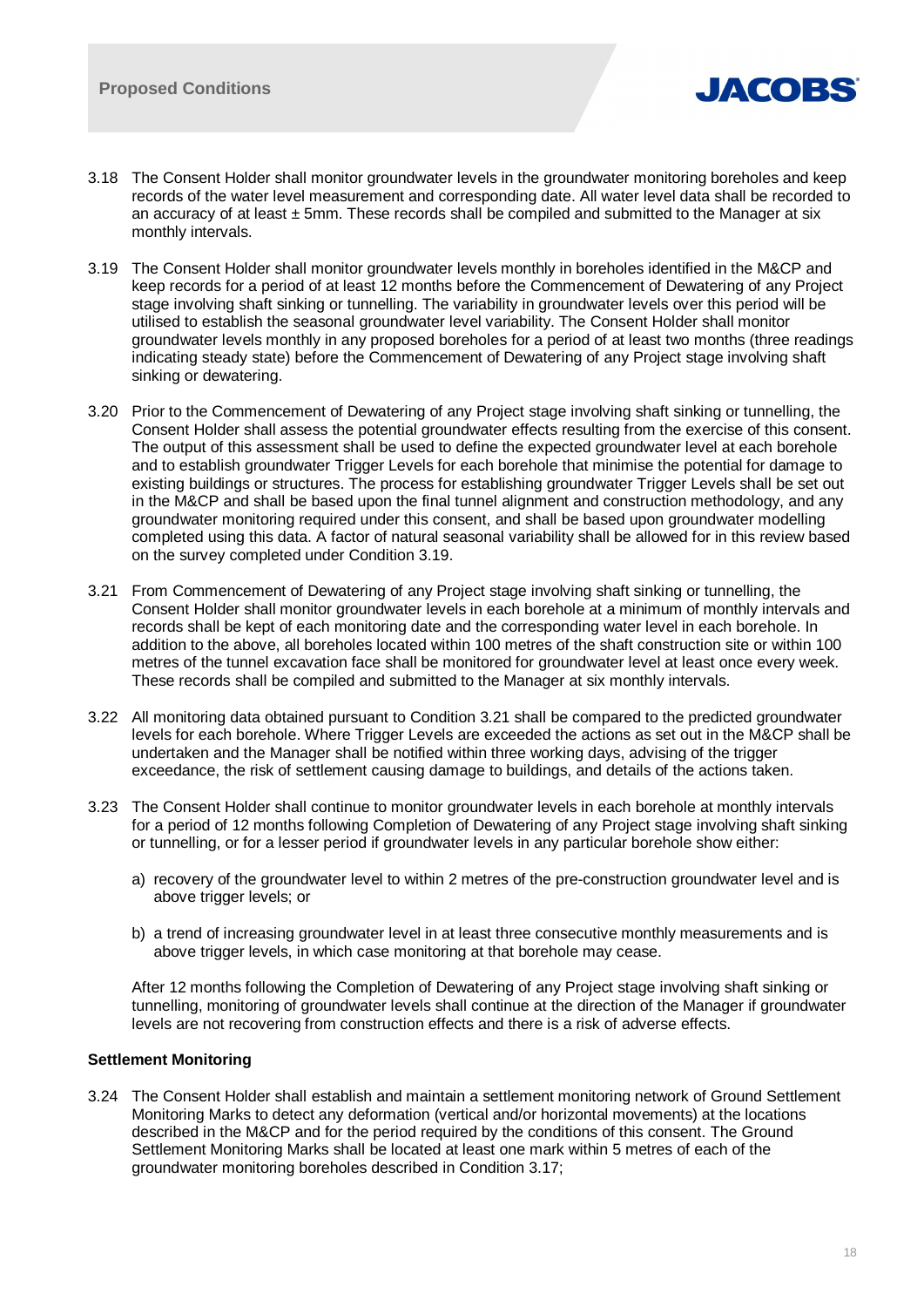

- 3.25 In the event of any of the monitoring marks required under Condition 3.24 being destroyed or becoming inoperable, the Consent Holder shall, unless otherwise agreed in writing by the Manager, replace the monitoring marks with new monitoring marks.
- 3.26 The Consent Holder shall survey and record the elevation of each Ground Settlement Monitoring Mark and record the corresponding date. Ground Settlement Monitoring Marks shall be surveyed at least three times over a 12 month period prior to commencement of any Project stage involving shaft sinking or tunnelling to establish seasonal variability, and the minimum level of these baseline surveys shall be used to establish the pre-construction reference ground level. All surveys are to be completed to an accuracy of at least  $\pm 2$ mm for level and  $\pm 5$ mm for plan position, or as otherwise achieved by best practice precise levelling.
- 3.27 The Consent Holder shall survey and record the readings of each inclinometer as required in condition 3.24 at an average of each 2 metres depth of shaft excavation, and at a minimum frequency of fortnightly intervals from the Commencement of Dewatering of any Project stage involving shaft sinking for a period of one month after the Completion of shaft Excavation, thence monthly until the Completion of Dewatering for any Project stage involving shaft sinking. At least two baseline surveys shall be completed before Commencement of Dewatering.
- 3.28 Prior to the Commencement of Dewatering of any Project stage involving shaft sinking or tunnelling, the Consent Holder shall assess the potential settlement effects resulting from the exercise of this consent. The output of this assessment shall be used to define the expected settlement levels and to establish settlement Trigger Levels (Alert Levels and Alarm Levels) that minimise the potential for damage to existing buildings or structures. The process for establishing settlement Trigger Levels shall be set out in the M&CP and shall be based upon the final tunnel alignment and construction methodology, any groundwater, deformation or settlement monitoring required under this consent, and groundwater and settlement modelling completed using this data. A factor of natural seasonal variability shall be allowed for in this review based on the survey completed under Condition 3.26.

Note: 'Alert Level' is the Differential and Total Settlement Limit set at a threshold less than the Alarm Level, at which the Consent Holder shall implement further investigations and analyses as described in the M&CP to determine the cause of settlement and the likelihood of further settlement.

'Alarm Level' is the Differential and Total Settlement Limit set in Condition 3.31, or which has the potential to cause damage to buildings, structures and services, at which the Consent Holder shall immediately stop dewatering the site and cease any activity which has the potential to cause deformation to any building or structure or adopt the alternative contingency measures approved by the Manager.

- 3.29 During construction in any Project stage involving shaft sinking or tunnelling, the Consent Holder shall survey the complete settlement network described in Condition 3.24 at six monthly intervals and keep records of each date and the corresponding ground surface and building level. In addition to the above, all Ground Surface Monitoring Marks located within 50 metres of the excavated tunnel and within 100 metres of an excavated shaft or the tunnel excavation face shall be monitored at least once every month. These records shall be compiled and submitted to the Manager at six monthly intervals.
- 3.30 The Consent Holder shall compare all settlement monitoring data obtained during shaft sinking and tunnelling construction work to the pre-construction minimum levels in accordance with the M&CP. Where Trigger Levels are exceeded the appropriate actions as set out in the M&CP shall be undertaken and the Manager shall be notified within three working days, advising of the trigger exceedance, the risk of settlement causing damage to buildings, and details of the actions taken.
- 3.31 The Consent Holder shall use all reasonable endeavours to ensure that the exercise of this consent does not cause:
	- a) greater (i.e. steeper) than 1:1,000 differential settlement (the Differential Settlement Limit) between any two adjacent settlement monitoring points required under this consent; or
	- b) greater than 50mm total settlement (the Total Settlement Limit) at any settlement monitoring point required under this consent.